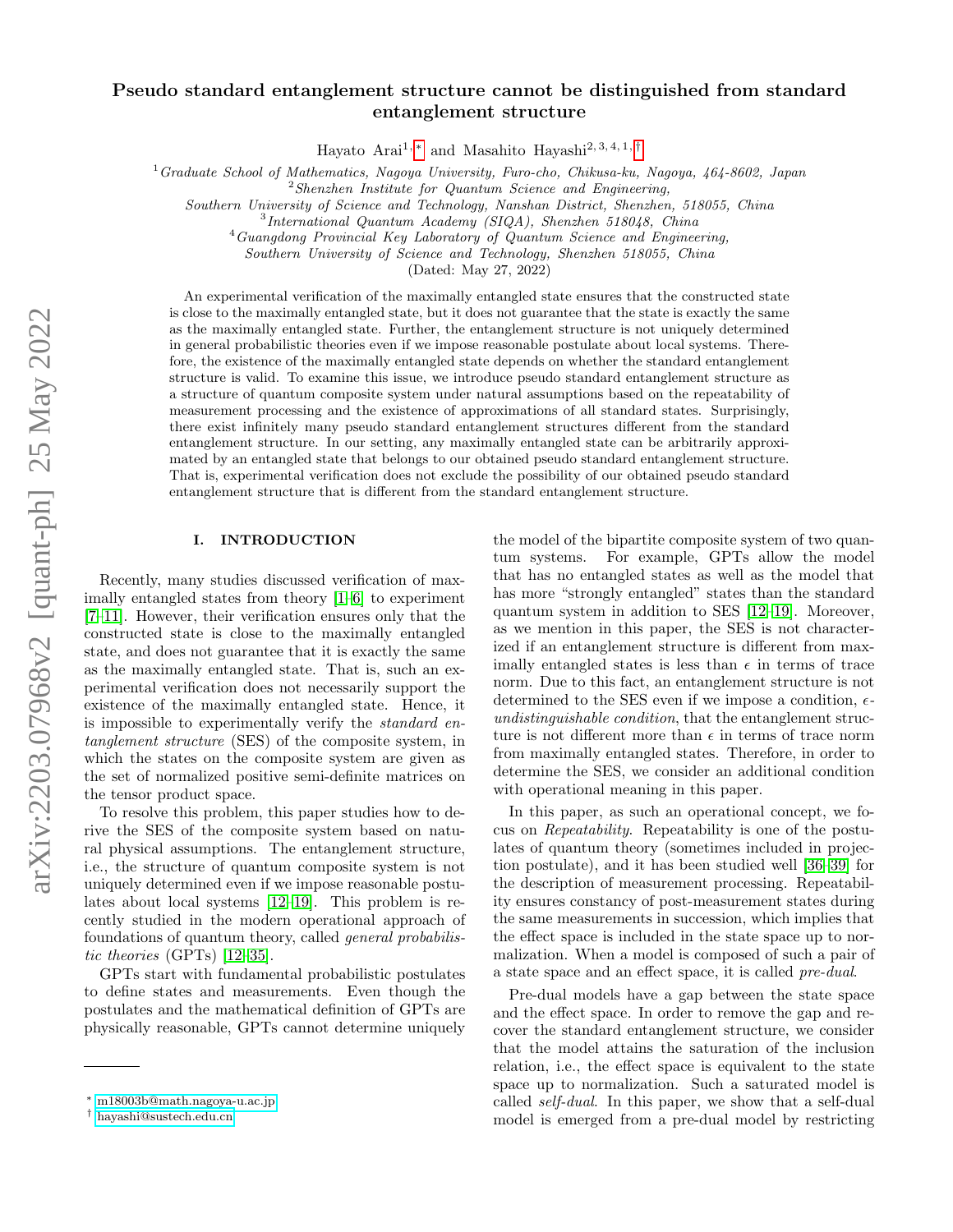the state space and extending the effect space with keeping repeatability.

Self-duality is not only saturation of pre-duality but also a common structure that classical theory and quantum theory have. Moreover, self-duality has an important role to derive algebraic structure in physical systems. When a self-dual model satisfies a kind of strong symmetry, so called homogeneity, the state space is characterized by Jordan Algebras [\[23,](#page-9-6) [40–](#page-10-3)[42\]](#page-10-4), which essentially leads limited types of models including classical and quantum theory [\[40,](#page-10-3) [41\]](#page-10-5). Also, the successful result [\[23\]](#page-9-6) is also derive the models corresponding to Jordan Algebras. Self-dual models with homogeneity of composite systems are limited to the standard entanglement structure, and all the known self-dual models of composite systems satisfy homogeneity.

As the above, self-duality contains not only operational inevitability but also mathematical importance, and therefore, we introduce an  $\epsilon$ -pseudo standard entanglement structure (PSES) as a self-dual entanglement structure with  $\epsilon$ -undistinguishable condition. Therefore, it is a natural question whether there exists an  $\epsilon$ -PSES different from the SES. Surprisingly, even if  $\epsilon$  is very small, we find an infinite number of examples of  $\epsilon$ -PSESs approximating to the SES by applying a general theory that we give in this paper. In other words, there exists an entanglement structure that cannnot be distinguished from the SES by any verification of a maximally entangled state with errors larger than  $\epsilon$ . As a result, it cannot be denied by physical experiments that actual physical systems obey PSESs instead of the SES.

On the other hand, we explore the opperational difference between SES and PSESs, and we show the existence of  $\epsilon$ -PSESs that have two perfectly distinguishable non-orthogonal states. Perfectly distinguishablity in GPTs has been studied well [\[16,](#page-9-7) [17,](#page-9-8) [20–](#page-9-9)[22\]](#page-9-10). For example, while perfect distinguishablity is equivalent to orthogonality in quantum and classical theory, the reference [\[22\]](#page-9-10) has implied that orthogonality is a sufficient condition for perfectly distinguishablity in any self-dual model under a certain condition. Also, the reference [\[16,](#page-9-7) [17\]](#page-9-8) has shown that a non-self-dual model of quantum composite system has a distinguishable non-orthogonal pair of two states. Therefore, it is interesting to consider whether the above condition is necessarily condition for perfectly distinguishablity in a self-dual model. In this paper, we negatively solve this problem, i.e., we show the existence of a self dual model of quantum composite system with non-orthogonal distinguishability.

In addition, we discuss a possibility to characterize the SES from PSESs by imposing a group symmetric condition. A strong condition about group symmetry plays an important role for the characterization of models corresponding to Jordan Algebras from general models of GPTs [\[23\]](#page-9-6). On the other hands, restricting the characterization to entanglement structures, we show that a weaker condition about global unitary symmetry derives the SES from entanglement structures than the condition in [\[23\]](#page-9-6). However, global unitary symmetry is almost equivalent condition with the structure of SES. We have to consider more operationally inevitable condition, for example local unitary symmetry, but the variety of PSESs with local unitary symmetry remains open in this paper.

The remaining part of this paper is organized as follows. First, we introduce the mathematical definition of models and composite systems in GPTs, and we see non-uniqueness of models of the quantum composite systems, i.e., any model satisfying the inclusion relation [\(5\)](#page-3-0) is regarded as the quantum composite systems in Section [II.](#page-1-0) Next, we introduce entanglement structures and the standard entanglement structure in Section [III.](#page-3-1) In this section, we discuss the condition when an entanglement structure that cannnot be distinguished from the SES, and we introduce  $\epsilon$ -undistinguishable condition. Next, we introduce pre-duality and self-duality as consequences of repeatability in Section [IV.](#page-3-2) Also, we introduce a PSES as an entanglement structure with self-duality and  $\epsilon\text{-undistinguishable condition. Section V establishes}$  $\epsilon\text{-undistinguishable condition. Section V establishes}$  $\epsilon\text{-undistinguishable condition. Section V establishes}$ a general theory for the construction of self-dual models. We show that any pre-dual model can be modified to a model saturating self-duality (Theorem [1,](#page-4-1) Theorem [4\)](#page-5-0). In Section [VI,](#page-5-1) we apply the above general theory to the quantum composite system. We show the existence of infinitely many examples of PSESs (Theorem [8\)](#page-5-2) in this section. Also, we show that the PSESs have nonorthogonal perfectly distinguishable states (Theorem [10\)](#page-7-0) in Section [VII.](#page-6-0) In addition, we discuss the variety of entanglement structures with group symmetry in Section [VIII.](#page-7-1) Finally, we summarize our results and give an open problem in Section [IX.](#page-8-0) In the whole of this paper, detailed proofs of some results are written in Appendix.

## <span id="page-1-0"></span>II. GPTS AND COMPOSITE SYSTEMS

At the beginning, we simply introduce the concept of GPTs, which is a generalization of classical and quantum theory. We consider a finite-dimensional general model that contains states and measurements. Because randomization of two states is also a state, state space must be convex. A measurement is an operation over a state to get an outcome  $\omega$  with a certain probability dependent of the given state and the way of the measurement. Mathematically, this concept defines a measurement as a family of functional from state space to  $[0, 1]$ , whose output corresponds to the probability. Besides, randomization of two measurements is also a measurement, measurement space must be convex.

As a consequence of the above assumptions, a model of GPTs is defined by the following mathematical setting. Let V be a real vector space with an inner product  $\langle , \rangle$ . We call  $\mathcal{K} \subset \mathcal{V}$  a positive cone if K satisfies the following three conditions:  $K$  is a closed convex set,  $K$  has an inner point, and  $\mathcal{K} \cap (-\mathcal{K}) = \{0\}$ . Also, we define the dual cone  $\mathcal{K}^*$  for a positive cone  $\mathcal{K}$  as  $\mathcal{K}^* := \{x \in \mathcal{V} \mid \langle x, y \rangle \geq 0\}$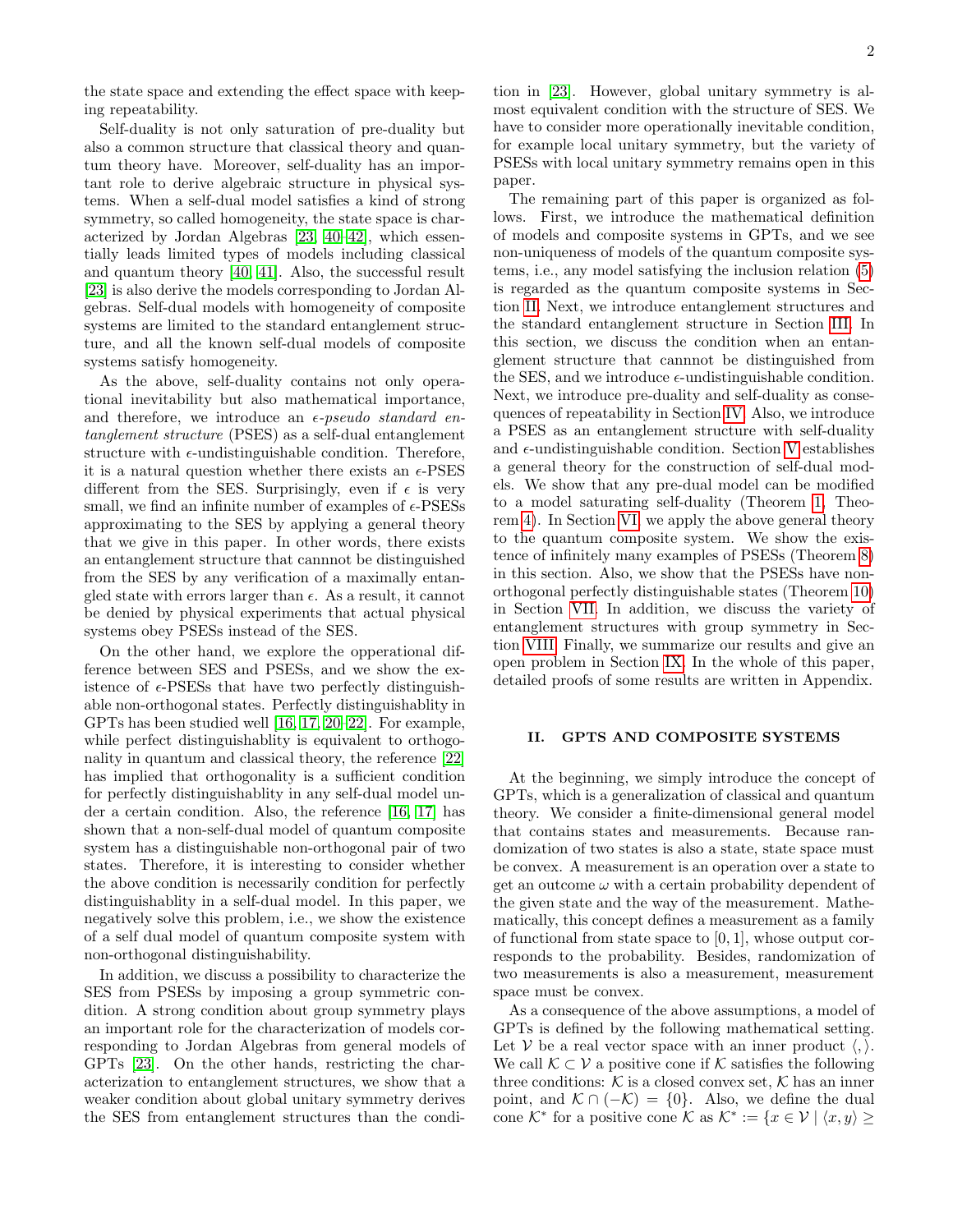TABLE I. Notations

| notation                            | meaning                                                                                                  | equation           |
|-------------------------------------|----------------------------------------------------------------------------------------------------------|--------------------|
| $\mathcal{S}(\mathcal{K},u)$        | the state space of the model $K$ with the unit u                                                         | $\left( 1\right)$  |
| $\mathcal{E}(\mathcal{K}, u)$       | the effect space of the model $K$ with the unit u                                                        | $\left( 2\right)$  |
| $\mathcal{M}(\mathcal{K}, u)$       | the measurement space of the model $K$ with the unit u                                                   | (3)                |
| $\mathcal{T}(\mathcal{H})$          | the set of all Hermitian matrices on a Hilbert space $\mathcal H$                                        |                    |
| $\mathcal{T}_{+}(\mathcal{H})$      | the set of all Positive semi-definite matrices on a Hilbert space $\mathcal H$                           |                    |
| $\mathcal{K}_1\otimes\mathcal{K}_2$ | the tensor product of positive cones                                                                     | (4)                |
| $\text{SEP}(A;B)$                   | the positive cone that has only separable states                                                         | (6)                |
| SES(A;B)                            | the standard entanglement structure                                                                      | (7)                |
| ME(A; B)                            | the set of all maximally entangled states                                                                |                    |
| $D(K  \sigma)$                      | the distance between an entanglement structure $K$ and a state $\sigma$                                  | (8)                |
| $D(\mathcal{K}_1    \mathcal{K}_2)$ | the distance between entanglement structures $\mathcal{K}_1$ and $\mathcal{K}_2$                         | (9)                |
| $D(\mathcal{K})$                    | the distance between an entanglement structure $K$ and the SES                                           | (10)               |
| $\tilde{\mathcal{K}}$               | a self-dual modification of pre-dual cone ${\mathcal K}$                                                 |                    |
| MEDP(A;B)                           | the set of maximally entangled orthogonal projections                                                    | (14)               |
| $NPM_r(A; B)$                       | a set of non-positive matrices                                                                           | (15)               |
| $\mathcal{K}_r(A;B)$                | a set of non-positive matrices with parameter $r$                                                        | (17)               |
| $r_0(A;B)$                          | the parameter given in Proposition 6                                                                     | (18)               |
| $\mathcal{P}_0(\vec{P})$            | a family belonging to $\text{MEOP}(A; B)$ defined by a vector $\overrightarrow{P} \in \text{MEOP}(A; B)$ | (25)               |
| GU(A;B)                             | the group of global unitary maps                                                                         | $\left( 35\right)$ |
| LU(A;B)                             | the group of local unitary maps                                                                          | (36)               |
| $N(r;\{E_k\})$                      | a non-positive matrix with parameter r and projections $\{E_k\} \in \text{MEOP}(A;B)$                    | (D2)               |

 $0 \ \forall y \in \mathcal{K}$ . Then, a model of GPTs is defined as a tuple  $(V, \mathcal{K}, u)$ , where u is a fixed inner point in  $\mathcal{K}^*$ . In a model of GPTs, the state space, the effect space, and the measurement space are defined as follows. The state space  $\mathcal{S}(\mathcal{K}, u)$  of  $(\mathcal{V}, \mathcal{K}, u)$  is defined as

$$
\mathcal{S}(\mathcal{K}, u) := \{ \rho \in \mathcal{K} \mid \langle \rho, u \rangle = 1 \},\tag{1}
$$

and an extremal point of  $\mathcal{S}(\mathcal{K}, u)$  is called a pure state. Also, the effect space  $\mathcal{E}(\mathcal{K}, u)$  and the measurement space  $\mathcal{M}(\mathcal{K}, u)$  of  $(\mathcal{V}, \mathcal{K}, u)$  is respectively defined as

$$
\mathcal{E}(\mathcal{K}, u) := \{ e \in \mathcal{K}^* \mid 0 \le \langle e, \rho \rangle \le 1 \forall \rho \in \mathcal{S}(\mathcal{K}, u) \},
$$
\n(2)

$$
\mathcal{M}(\mathcal{K}, u) := \left\{ \{ M_{\omega} \}_{\omega \in \Omega} \middle| M_{\omega} \in \mathcal{K}^*, \sum_{\omega \in \Omega} M_{\omega} = u \right\},\tag{3}
$$

where  $\Omega$  is the finite set of outcome. Also, an extremal point of  $\mathcal{E}(\mathcal{K}, u)$  is called a pure effect. Besides, the probability to get an outcome  $\omega$  is given by  $\langle \rho, M_{\omega} \rangle$  for a state  $\rho \in \mathcal{S}(\mathcal{K}, u)$  and a measurement  $\{M_{\omega}\}_{\omega \in \Omega} \in \mathcal{M}(\mathcal{K}, u)$ . Here, we remark the definition of a measurement. A vector space and its dual space are mathematically equivalent when the dimension of vector space is finite. In this paper, the effect space and the measurement space are defined as subsets of the original vector space for later convenience.

<span id="page-2-0"></span>The above mathematical setting is a generalization of classical and quantum theory. For example, the model of quantum theory is given by the model  $(\mathcal{T}(\mathcal{H}), \mathcal{T}_{+}(\mathcal{H}), I)$ , where  $\mathcal{T}(\mathcal{H})$ ,  $\mathcal{T}_{+}(\mathcal{H})$ , and I are denoted as the set of all Hermitian matrices on Hilbert space  $H$ , the set of all positive semi-definite (PSD) matrices on  $H$ , and the identity matrix on  $H$ , respectively. Then, the state space  $\mathcal{S}(\mathcal{T}_{+}(\mathcal{H}), I)$  and the measurement space  $\mathcal{M}(\mathcal{T}_{+}(\mathcal{H}), I)$ are equal to the set of all density matrices and the set of all positive operator valued measures (POVMs), respectively. This is because the dual  $\mathcal{T}_+(\mathcal{H})^*$  is equal to itself. This property  $\mathcal{K}^* = \mathcal{K}$  is called self-duality as mention later.

<span id="page-2-2"></span><span id="page-2-1"></span>Next, we define a model of composite systems in GPTs. We say that a model  $(V, K, u)$  is a model of the composite system of two models  $(\mathcal{V}_A, \mathcal{K}_A, u_A)$  and  $(\mathcal{V}_B, \mathcal{K}_B, u_B)$ when the model  $(V, K, u)$  satisfies the following three conditions: (i)  $V = V_A \otimes V_B$ , (ii)  $K_A \otimes K_B \subset K \subset (K_A^* \otimes K_B^*)^*$ , and (iii)  $u = u_A \otimes u_B$ . Here, the tensor product of two cones  $\mathcal{K}_A \otimes \mathcal{K}_B$  is defined as

<span id="page-2-3"></span>
$$
\mathcal{K}_A \otimes \mathcal{K}_B := \left\{ \sum_k a_k \otimes b_k \, \middle| \, a_k \in \mathcal{K}_A, \ b_k \in \mathcal{K}_B \right\}. \tag{4}
$$

This definition derives from the following physical reasonable assumption. The composite system contains Alice's system  $(\mathcal{V}_A, \mathcal{K}_A, u_A)$  and Bob's system  $(\mathcal{V}_B, \mathcal{K}_B, u_B)$ . It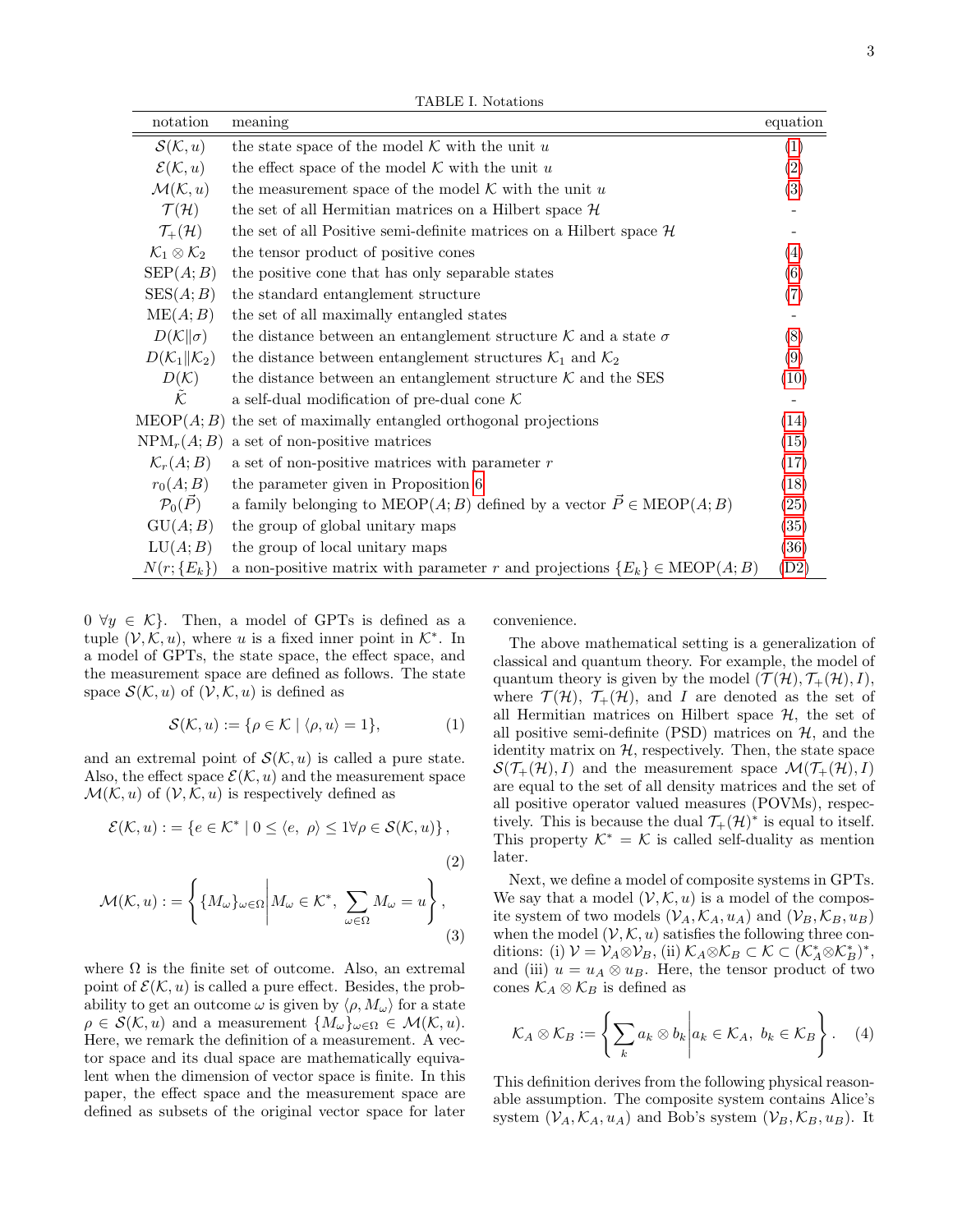

<span id="page-3-8"></span>FIG. 1. Alice and Bob prepare states  $\rho_A$  and  $\rho_B$  on their subsystems. Then, the product states  $\rho_A \otimes \rho_B$  is prepared on the composite system.

is natural to assume that Alice and Bob can prepare local states  $\rho_A \in \mathcal{S}(\mathcal{K}_A, u_A)$  and  $\rho_B \in \mathcal{S}(\mathcal{K}_B, u_B)$  independently. Consequently, the product state  $\rho_A \otimes \rho_B$ is prepared in the composite system (figure [1\)](#page-3-8), i.e., the global state space  $\mathcal{S}(\mathcal{K}, u_A \otimes u_B)$  contains the product state  $\rho_A \otimes \rho_B$ . This scenario implies the inclusion  $\mathcal{K}_A \otimes \mathcal{K}_B \subset \mathcal{K}$ . Similarly, the product effect  $e_A \otimes e_B$ can also be prepared in the composite system. This scenario also implies  $\mathcal{K}_A^* \otimes \mathcal{K}_B^* \subset \mathcal{K}^*$ , which is rewritten as  $\mathcal{K} \subset (\mathcal{K}_A^* \otimes \mathcal{K}_B^*)^*$ . We give another scenario that derives the definition of a model of a composite systems in Appendix [B.](#page-11-0)

## <span id="page-3-1"></span>III. ENTANGLEMENT STRUCTURES AND THE STANDARD ENTANGLEMENT STRUCTURE

Now, let us consider the composite system of two quantum subsystems  $(\mathcal{T}(\mathcal{H}_A), \mathcal{T}_+(\mathcal{H}_A), I_A)$  and  $(\mathcal{T}(\mathcal{H}_B), \mathcal{T}_+(\mathcal{H}_B), I_B)$ . An entanglement structure, i.e., a model of the composite system is given as  $({\cal T}({\cal H}_A \otimes$  $\mathcal{H}_B$ ,  $\mathcal{K}, I_{A;B}$  that satisfies

$$
SEP(A;B) \subset \mathcal{K} \subset SEP^*(A;B),\tag{5}
$$

$$
SEP(A;B) := \mathcal{T}_{+}(\mathcal{H}_{A}) \otimes \mathcal{T}_{+}(\mathcal{H}_{B}). \tag{6}
$$

The cone  $\text{SEP}(A;B)$  corresponds to the model that has only separable states, but the model has measurements beyond quantum that can discriminate non-orthogonal separable states [\[16\]](#page-9-7). Also, the cone  $\text{SEP}^*(A;B)$  corresponds to the model that has elements in  $\operatorname{SEP}^*(A;B) \setminus$  $\mathcal{T}_{+}(\mathcal{H}_{A} \otimes \mathcal{H}_{B})$ , which is regarded as more strongly entangled elements. It is believed that actual quantum composite systems obey the model  $\mathcal{T}_+(\mathcal{H}_A \otimes \mathcal{H}_B)$ , and an important aim of studies of GPTs is to characterize this model. Hereinafter, we call this model *standard entan*glement structure (SES), and we use the notation

$$
SES(A;B) := \mathcal{T}_{+}(\mathcal{H}_{A} \otimes \mathcal{H}_{B}). \tag{7}
$$

In this way, a model of composite systems is not uniquely determined in general, i.e., there are many possible entanglement structures of the composite system in GPTs.

To consider the experimental verification of a given model, we consider the distinguishability of two state spaces of two given models  $\mathcal{K}_1$  and  $\mathcal{K}_2$ . Given a state  $\sigma \in \mathcal{S}(\mathcal{K}_2, u_2)$ , the quantity

<span id="page-3-5"></span>
$$
D(\mathcal{K}_1 \| \sigma) := \min_{\rho \in \mathcal{S}(\mathcal{K}_1, u_1)} \|\rho - \sigma\|_1 \tag{8}
$$

expresses how well the state  $\sigma$  is distinguished from states in  $\mathcal{K}_1$ . Optimizing the state  $\sigma$ , we consider the quantity

<span id="page-3-6"></span>
$$
D(\mathcal{K}_1 \| \mathcal{K}_2) := \max_{\sigma \in \mathcal{S}(\mathcal{K}_2, u_2)} D(\mathcal{K}_1 \| \sigma), \tag{9}
$$

which expresses the optimum distinguishability of the model  $\mathcal{K}_2$  from the model  $\mathcal{K}_1$ . Hence, the quantity  $D(\text{SES}(A; B)||\mathcal{K})$  expresses how the standard model  $SES(A; B)$  can be distinguished from a model K.

However, we often often consider the verification of a maximally entangled state because a maximally entangled state is the furthest state from separable states. That is, when the range of the above maximization [\(9\)](#page-3-6) is restricted to maximally entangled states, the distinguishability of the standard model  $SES(A; B)$  from the model  $K$  is measured by the following quantity:

$$
D(\mathcal{K}) := \max_{\sigma \in \text{ME}(A;B)} D(\mathcal{K}||\sigma), \tag{10}
$$

where the set  $ME(A; B)$  is denoted as the set of all maximally entangled states on  $\mathcal{H}_A \otimes \mathcal{H}_B$ . Given a model  $\mathcal{K}$ , we introduce  $\epsilon$ -undistinguishable condition as

<span id="page-3-9"></span><span id="page-3-7"></span>
$$
D(\mathcal{K}) \le \epsilon. \tag{11}
$$

<span id="page-3-0"></span>That is, if a model  $K$  satisfies  $\epsilon$ -undistinguishablity, even when we pass verification test for a maximally entangled state, we cannot deny the possibility that our system is the model  $K$ . Clearly, there are many models satisfying this condition, for example, SEP<sup>∗</sup> satisfies it because  $D(\text{SEP}^*) = 0$ . In other words, it is impossible to deny such a possibility without assuming additional constraint for our model. The aim of this paper is examining whether there exists a natural condition to deny  $\epsilon$ -undistinguishablity. As a natural condition, the next section introduces self-duality, via repeatability.

## <span id="page-3-3"></span><span id="page-3-2"></span>IV. REPEATABILITY, SELF-DUALITY, AND PSEUDO STANDARD ENTANGLEMENT STRUCTURES

<span id="page-3-4"></span>Next, we introduce pre-duality and self-duality via repeatability. Consider the case when we apply repeatable "pure" measurement effect to a given state twice in succession. In the first measurement, an effect is probabilistically selected, and the given state is projected onto a post-measurement pure state. Then, repeatability ensures that the same effect is observed with probability 1 in the second measurement and also ensures that the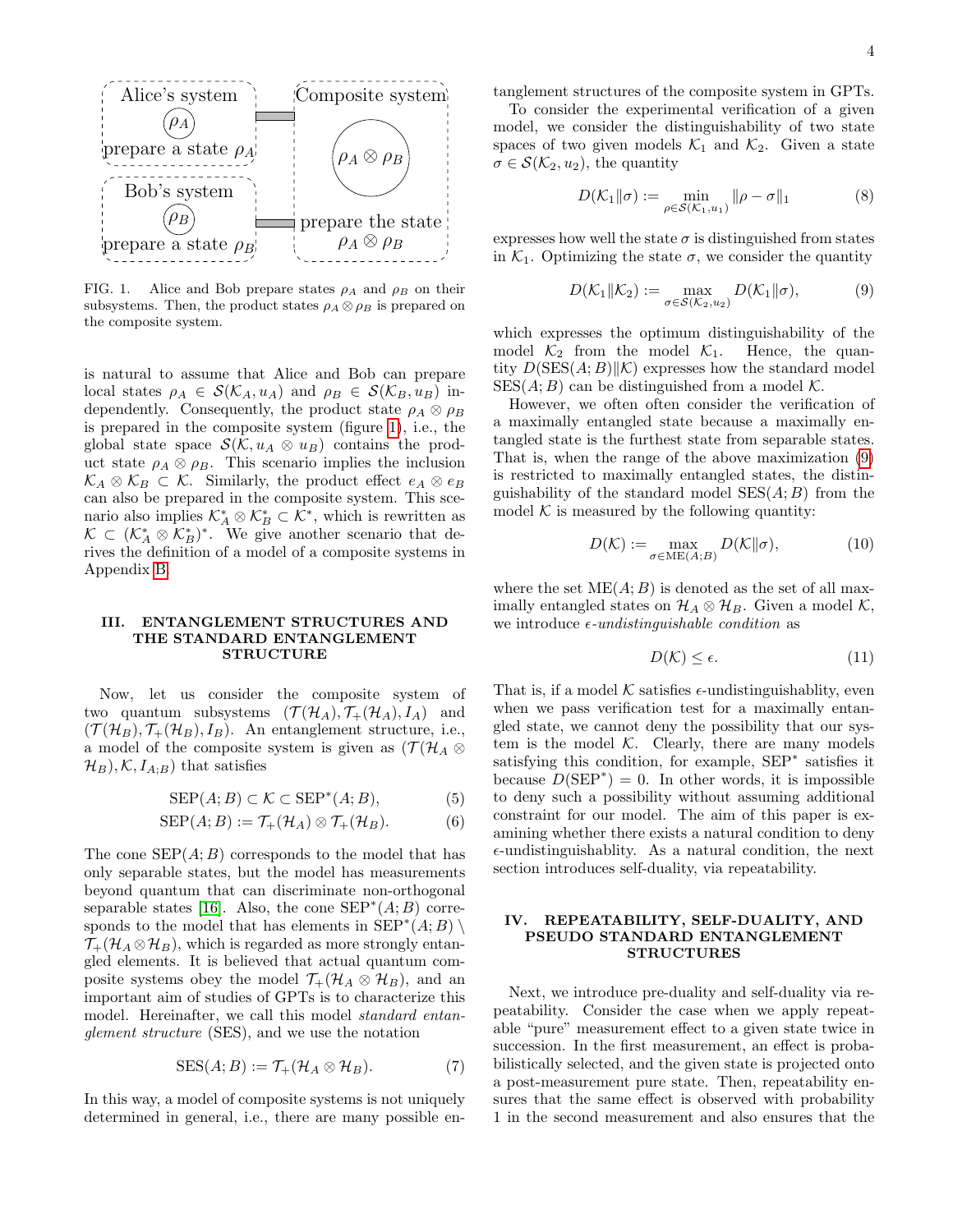

<span id="page-4-2"></span>FIG. 2. The concept of projection postulate and the correspondence between projective effect and post-measurement state.

post-measurement state is never changed by the second measurement (figure [2\)](#page-4-2). Hence, there must exist a pure state corresponding to a pure effect. Actually, the reference [\[35,](#page-10-0) Lemma 1] showed that measurement processing with pure effect corresponds to a kind of pure state preparation in GPTs. The state space and the effect space are embedded in the same vector space, and the effect space is generated by extremal points, i.e., pure effect. Therefore, repeatability ensures the inclusion relation  $K \supset K^*$ . In this paper, this property  $K \supset \mathcal{K}^*$  is called pre-duality.

Now, we consider pre-dual models of composite systems  $(\mathcal{T}(\mathcal{H}_A \otimes \mathcal{H}_B), \mathcal{K}, I_{A;B})$ . For example, let us consider the model that contains only separable measurements. In such a model, the dual cone is given as  $\mathcal{K}^*$  = SEP(A; B), and therefore, the model satisfies  $\mathcal{K} = \text{SEP}(A;B)^*$  because the dual of a dual cone is equal to the original cone. However, the state space  $\mathcal{S}(SEP(A;B)^*, I_{A;B})$  has excessive many states; the state space  $\mathcal{S}(\text{SEP}(A;B)^*, I_{A;B})$  has not only all quantum states but also all entanglement witnesses with trace 1. Then, there exist two state  $\rho_1, \rho_2 \in \mathcal{S}(\mathcal{K}, I_{A;B})$ such that they satisfy  $\text{Tr } \rho_1 \rho_2 < 0$ . Not only the case  $\mathcal{K} = \text{SEP}(A;B)^*$ , but also any pre-dual model has two states  $\rho_1$ ,  $\rho_2$  with Tr  $\rho_1 \rho_2 < 0$  unless  $\mathcal{K} = \mathcal{K}^*$ . In this way, pre-dual models have a gap between the state space and the effect space unless  $K = \mathcal{K}^*$ . In order to remove such a gap, as the saturated situation of pre-duality, we extend the measurement effect space and restrict the state space by modifying the cone to  $\tilde{\mathcal{K}}$  with satisfying  $\tilde{\mathcal{K}} \supset \tilde{\mathcal{K}}^*$ . Here, we denote the modified model as  $(\mathcal{T}(\mathcal{H}_A \otimes \mathcal{H}_B), \mathcal{K}, I_{A:B}),$ and we say that the model is *self-dual* if the cone  $\tilde{\mathcal{K}}$  satisfies  $\tilde{\mathcal{K}}^* = \tilde{\mathcal{K}}$ .

Self-duality denies entanglement structures whose effect space is strictly larger than state space, for example  $\text{SEP}^{*}(A;B)$ . In this paper, in order to investigate the entanglement structure of our physical systems, we consider the combination of  $\epsilon$ -undistinguishable condition and self-duality. Hereinafter, we say that an entanglement structure K is an  $\epsilon$ -pseudo standard entanglement structures ( $\epsilon$ -PSESs) if K satisfies  $\epsilon$ -undistinguishable condition and self-duality. A typical example of  $\epsilon$ -PSESs

is of course the SES, but another example of  $\epsilon$ -PSESs is not known, especially in the case when  $\epsilon$  is very small. Moreover, even another example of self-dual entanglement structures is not known. In this paper, we investigate the problem whether there exists another example of  $\epsilon$ -PSESs, especially another entanglement structure K with self-duality and [\(11\)](#page-3-9). As a result, we give an infinite number of examples of PSESs by applying a general theory given in the next section.

## <span id="page-4-0"></span>V. SELF-DUAL MODIFICATION AND HIERARCHY OF PRE-DUAL CONES WITH SYMMETRY UNDER OPERATIONS

In this section, we state general theories for the construction of self-dual models satisfying [\(5\)](#page-3-0). First result is that any pre-dual model can be always modified to self-dual model.

<span id="page-4-1"></span>**Theorem 1** (self-dual modification). Let  $K$  be a pre-dual cone in V. Then, there exists a positive cone  $\tilde{\mathcal{K}}$  such that

<span id="page-4-3"></span>
$$
\mathcal{K} \supset \tilde{\mathcal{K}} = \tilde{\mathcal{K}}^* \supset \mathcal{K}^*.
$$
 (12)

A self-dual cone  $\tilde{\mathcal{K}}$  to satisfy [\(12\)](#page-4-3) is called a self-dual modification (SDM) of  $K$ . The proof of Theorem [1](#page-4-1) lays in Appendix [C.](#page-12-0)

Here, we remark the difference between self-dual modification and self-dualization in [\[24\]](#page-9-11). The reference [\[24\]](#page-9-11) has shown that the state space and the effect space of any model can be transformed by linear map from one to another, where the effect space is considered as the subset of  $\mathcal{V}^*$ . That is, the result [\[24\]](#page-9-11) can be interpreted in our setting as follows; The state space and effect space become equivalent by changing inner product. This process is called self-dualization in [\[24\]](#page-9-11). However, our motivation is constructing models of the composite system with keeping the inner product to be the product form of the inner products in the models of the subsystems. Therefore, the result [\[24\]](#page-9-11) cannot be used for our purpose.

To examine the uniqueness even with the above symmetric condition, we prepare the following two concepts among several cones. Indeed, even when two self-dual cones are self-dual modifications of different pre-dual cones, they are not necessarily different self-dual cones in general. For example, when we have three different self-dual cone  $\mathcal{K}_1, \mathcal{K}_2, \mathcal{K}_3$ , then  $\mathcal{K}_1 + \mathcal{K}_2$  and  $\mathcal{K}_2 + \mathcal{K}_3$  are pre-dual cones, but  $\mathcal{K}_2$  is regarded as a modification of  $\mathcal{K}_1 + \mathcal{K}_2$  and  $\mathcal{K}_2 + \mathcal{K}_3$ . Hence, the following two concepts are useful to clarify the difference among self-dual modifications.

**Definition 2** (*n*-independence). For a natural number *n*, we say that a family of sets  $\{K_i\}_{i=1}^n$  is n-independent if no sets  $\mathcal{K}_i$   $(1 \leq i \leq n)$  satisfy that  $\mathcal{K}_i \subset \sum_{j \neq i} \mathcal{K}_j$ . Especially, we say that  $\{K_i\}_{i=1}^n$  is n-independent family of cones when any  $\mathcal{K}_i$  is a positive cone.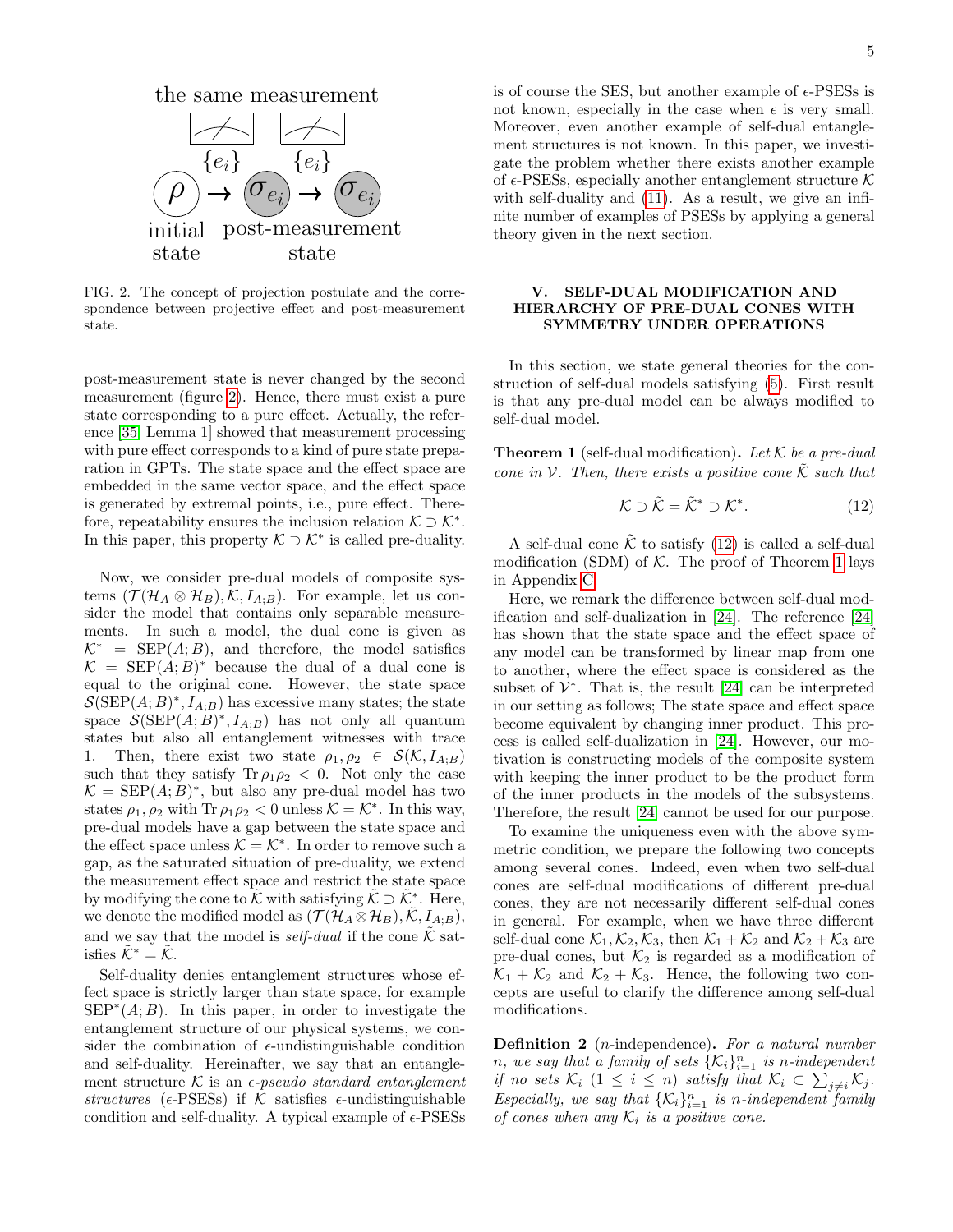**Definition 3** (exact hierarcy with depth  $n$ ). For a natural number n, we say that pre-dual cone  $K$  has an exact hierarchy with depth n if there exists a family of sets  $\{\mathcal{K}_i\}_{i=1}^n$  such that

$$
\mathcal{K} \supset \mathcal{K}_1 \supsetneq \mathcal{K}_2 \supsetneq \cdots \supsetneq \mathcal{K}_n \supset \mathcal{K}_n^* \supsetneq \cdots \supsetneq \mathcal{K}_1^* \supset \mathcal{K}^*.
$$
 (13)

Especially, we say that  $\{K_i\}_{i=1}^n$  is exact hierarchy of cones when any  $\mathcal{K}_i$  is a positive cone.

Then, as an extension of Theorem [1,](#page-4-1) the following theorem shows the equivalence between the existence of an n-independent family of self-dual cones and the existence of an exact hierarchy of pre-dual cones with depth n.

<span id="page-5-0"></span>**Theorem 4.** Let  $K$  be a positive cone. The following two statements are equivalent:

- 1. there exists an exact hierarchy of pre-dual cones  $\{\mathcal{K}_i\}_{i=1}^n$  satisfying  $\mathcal{K} \supset \mathcal{K}_i \supset \mathcal{K}^*$ .
- 2. there exists an n-independent family of self-dual cones  $\{\mathcal{L}_i\}_{i=1}^n$  satisfying that  $\mathcal{L}_i$  is a self-dual modification of  $\mathcal{K}_i$ , i.e.,  $\mathcal{L}_i$  is a self-dual cone satisfying  $\mathcal{K}_i \supset \mathcal{L}_i \supset \mathcal{K}_i^*$ .

The proof of Theorem [4](#page-5-0) is written in Appendix [C 2.](#page-13-1)

### <span id="page-5-1"></span>VI. EXISTENCE OF INFINITE  $\epsilon$ -PSESS

In this section, in order to discuss variety of  $\epsilon$ -PSESs, we apply Theorem [4](#page-5-0) to a model of the quantum composite system on  $\mathcal{H}_A \otimes \mathcal{H}_B$  with dim $(\mathcal{H}_A \otimes \mathcal{H}_B) = d^2$ . Then, we show infinite number of exactly different  $\epsilon$ -PSESs.

First, we denote  $\text{MEDP}(A; B)$  as the set of all maximally entangled orthogonal projections on  $\mathcal{H}_A \otimes \mathcal{H}_B$ , i.e.,

$$
\text{MEOP}(A; B) := \left\{ \vec{E} = \{ |\psi_k\rangle \langle \psi_k| \}_{k=1}^{d^2} \; \middle| \; \langle \psi_k | \psi_l \rangle = \delta_{kl}, \, | \psi_k \rangle \langle \psi_k | : \text{ maximally entangled state on } \mathcal{H}_A \otimes \mathcal{H}_B \right\}.
$$
\n(14)

Now, we define the followin sets for the construction of PSESs.

**Definition 5.** Given a subset  $\mathcal{P} \subset \text{MEOP}(A; B)$  and a parameter  $r > 0$ , we define the following set of nonpositive matrices:

$$
NPM_r(\mathcal{P}) := \left\{ \rho = -\lambda E_1 + (1+\lambda)E_2 + \frac{1}{2} \sum_{k=3}^{d^2} E_k \right\}
$$
  

$$
0 \le \lambda \le r, \ \vec{E} = \{E_k\} \in \mathcal{P} \bigg\}.
$$
 (15)

Using the above set  $NPM_r(\mathcal{P})$ , given a parameter  $r \geq 0$ , we define the following two cones  $\mathcal{K}_r^{(0)}(\mathcal{P})$  and  $\mathcal{K}_r(\mathcal{P})$  as

$$
\mathcal{K}_r^{(0)}(\mathcal{P}) := \text{SES}(A;B) + \text{NPM}_r(\mathcal{P}),\tag{16}
$$

$$
\mathcal{K}_r(\mathcal{P}) := \left( \mathcal{K}_r^{(0)*}(\mathcal{P}) + \text{NPM}_r(\mathcal{P}) \right)^*.
$$
 (17)

Then, the following proposition holds.

<span id="page-5-6"></span>**Proposition 6.** Given  $\mathcal{H}_A$ ,  $\mathcal{H}_B$ , define a real number  $r_0(A;B)$  as

$$
r_0(A;B) := \left(\sqrt{2d} - 2\right)/4. \tag{18}
$$

When two parameters  $r_1$  and  $r_2$  satisfy  $r_2 \leq r_1 \leq r_2$  $r_0(A;B)$ , two cones  $\mathcal{K}_{r_1}(\mathcal{P})$  and  $\mathcal{K}_{r_2}(\mathcal{P})$  are pre-dual cones satisfying [\(5\)](#page-3-0) and the inclusion relation

<span id="page-5-9"></span><span id="page-5-7"></span>
$$
\mathcal{K}_{r_2}(\mathcal{P}) \subsetneq \mathcal{K}_{r_1}(\mathcal{P}).\tag{19}
$$

The proof of Proposition [6](#page-5-6) is written in Appendix [D 1.](#page-13-2) Proposition [6](#page-5-6) guarantees that  $\mathcal{K}_r(\mathcal{P})$  is pre-dual for any  $r \leq r_0$ . Therefore, Theorem [1](#page-4-1) gives a self-dual modification of  $\mathcal{K}_r(\mathcal{P})$  with [\(5\)](#page-3-0). Next, we calculate the value  $D(\tilde{\mathcal{K}}_r(\mathcal{P}))$ . The following proposition estimates the value  $D(\tilde{\mathcal{K}}_r(\mathcal{P})).$ 

<span id="page-5-8"></span>**Proposition 7.** Given a parameter r with  $0 < r \leq$  $r_0(A;B)$  and a self-dual modification  $\tilde{\mathcal{K}}_r(\mathcal{P})$ , the following inequality holds:

$$
D(\tilde{\mathcal{K}}_r(\mathcal{P})) \le 2\sqrt{\frac{2r}{2r+1}}.\tag{20}
$$

The proof of Proposition [7](#page-5-8) is written in Appendix [D 1.](#page-13-2) For the latter use, we define the parameter  $\epsilon_r$  as

<span id="page-5-11"></span><span id="page-5-10"></span>
$$
\epsilon_r := 2\sqrt{\frac{2r}{2r+1}}.\tag{21}
$$

Proposition [7](#page-5-8) implies that the model  $\tilde{\mathcal{K}}_r(\mathcal{P})$  is an  $\epsilon_r$ -PSES with [\(5\)](#page-3-0). Also, due to [\(19\)](#page-5-9) in Proposition [6,](#page-5-6) for an arbitrary number  $n$ , an exact inequality

$$
0 < r_n < \dots < r_1 \le r_0(A; B) \tag{22}
$$

<span id="page-5-3"></span>gives an exact hierarchy of pre-dual cones  $\{\mathcal{K}_{r_i}(\mathcal{P})\}_{i=1}^n$ with  $(5)$ . Thus, Theorem [4](#page-5-0) gives an independent family  $\{\tilde{\mathcal{K}}_{r_i}(\mathcal{P})\}\$  with [\(5\)](#page-3-0), and the distance  $D(\tilde{\mathcal{K}}_{r_i}(\mathcal{P}))$  is estimated as

$$
D(\tilde{\mathcal{K}}_{r_i}(\mathcal{P})) \le 2\sqrt{\frac{2r_i}{2r_i+1}} < 2\sqrt{\frac{2r_1}{2r_1+1}} = \epsilon_{r_1} \qquad (23)
$$

<span id="page-5-4"></span>by inequalities [\(20\)](#page-5-10) and [\(22\)](#page-5-11). In other words, the family  $\{\tilde{\mathcal{K}}_{r_i}(\mathcal{P})\}$  is an *n*-independent family of  $\epsilon_{r_1}$ -PSESs. Because *n* is arbitrary and  $\epsilon_{r_1} \to 0$  holds with  $r_1 \to 0$ , we obtain the following theorem.

<span id="page-5-2"></span>**Theorem 8.** For any  $\epsilon > 0$ , there exists an infinite number of  $\epsilon$ -PSESs.

<span id="page-5-5"></span>In other words, there exist infinite entanglement structures that cannot be distinguished from the SES by a verification of a maximally entanglement state with small errors even if the entanglement structure is self-dual.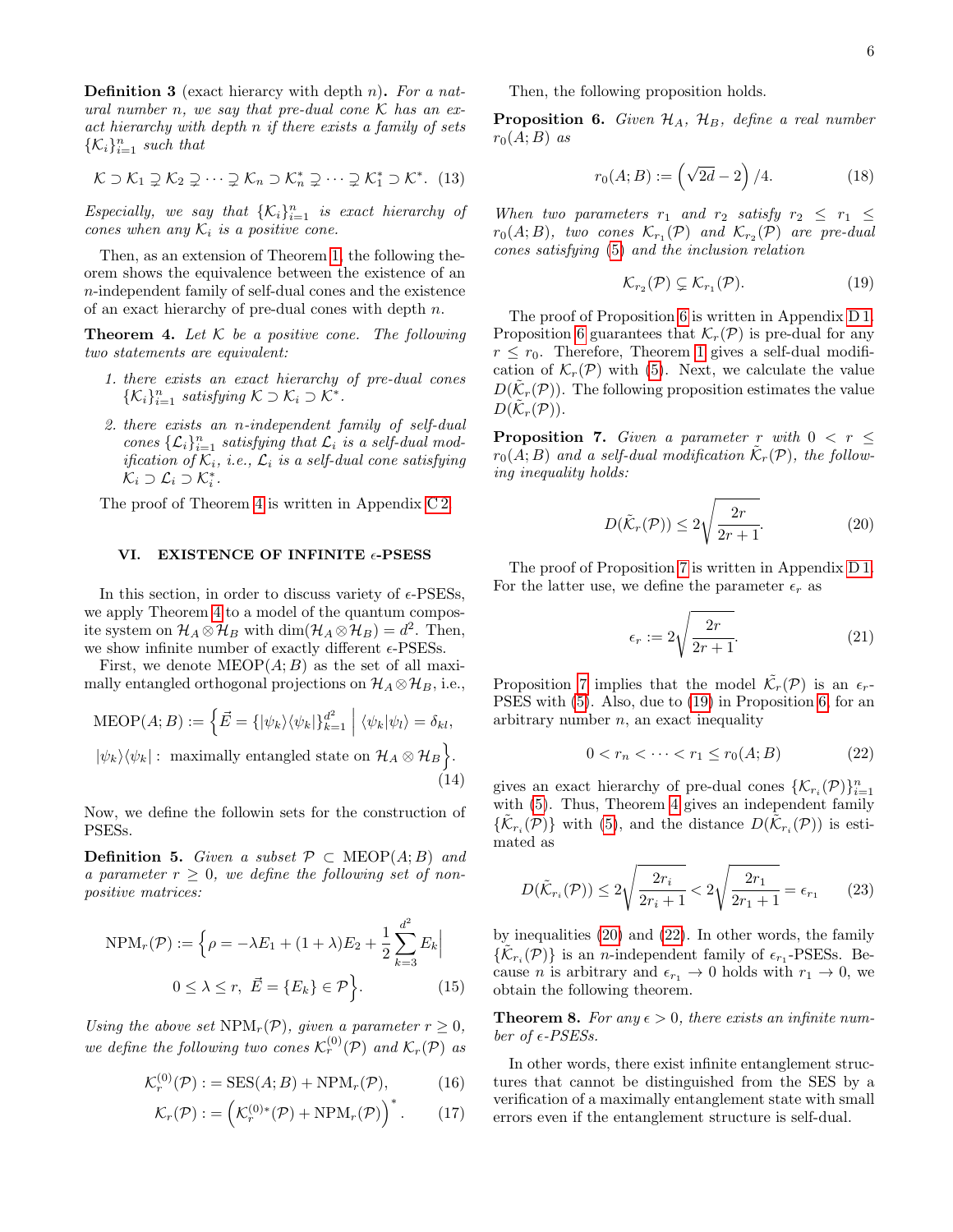### <span id="page-6-0"></span>VII. NON-ORTHOGONAL DISCRIMINATION IN PSESS

In this section, we discuss the difference between  $\epsilon$ -PSESs and the SES in terms of informational tasks. We see the difference between the behaviors of perfect discrimination in  $\tilde{\mathcal{K}}_r(\mathcal{P})$  and SES, and we show that there exists non-orthogonal perfectly distinguishable states in  $\tilde{\mathcal{K}}_r(\mathcal{P})$  for a certain subset  $\mathcal{P} \subset \text{MEOP}(A;B)$ .

In GPTs, perfect distinguishability is defined similarly to quantum theory as follows.

**Definition 9** (perfect distinguishablity). Let  $\{\rho_k\}_{k=1}^n$ be a family of states  $\rho_k \in \mathcal{S}(\mathcal{K},u)$ . Then,  $\{\rho_k\}_{k=1}^n$  are perfectly distinguishable if there exists a measurement  ${M_k}_{k=1}^n \in \mathcal{M}(\mathcal{K}, u) \text{ such that } \langle \rho_k, M_l \rangle = \delta_{kl}.$ 

The reference [\[22\]](#page-9-10) has implied that orthogonality is a sufficient condition for perfectly distinguishablity in any self-dual model under a certain condition in the proof of their main theorem. Also, the reference [\[16\]](#page-9-7) has shown that a model of quantum composite system with non-selfduality has a pair of two distinguishable non-orthogonal states. Therefore, it is non-trivial problem whether there exists a self-dual model that has non-orthogonal distinguishable states. In this section, we show that any selfdual modification  $\tilde{\mathcal{K}}_r(\mathcal{P})$  in Section [VI](#page-5-1) has a measurement to discriminate non-orthogonal states in  $\tilde{\mathcal{K}}_r(\mathcal{P})$  perfectly for a certain subset  $\mathcal{P} \subset \text{MEOP}(A;B)$ .

First, given a vector  $\vec{P} = \{P_k\}_{k=1}^{d^2} \in \text{MEOP}(A;B)$ , we define a vector  $\vec{E_P} = \{P'_k\}_{k=1}^{d^2} \in \text{MEOP}(A;B)$  as

$$
P_1' := P_2, \quad P_2' := P_1, \quad P_k' = P_k \ (k \ge 3). \tag{24}
$$

Then, given a vector  $\vec{P} = \{P_k\}_{k=1}^{d^2} \in \text{MEOP}(A;B)$ , we define a subset  $\mathcal{P}_0(\vec{P}) \subset \text{MEOP}(A; B)$  as

$$
\mathcal{P}_0(\vec{P}) := \{\vec{P}, \vec{E_P}\}.
$$
 (25)

Now, we consider perfect discrimination in a self-dual modification  $\tilde{\mathcal{K}}_r(\mathcal{P}_0(\vec{E}))$ . By the equations [\(15\)](#page-5-4) and [\(25\)](#page-6-1), the following two matrices belong to  $NPM_r(\mathcal{P}_0(\vec{E}))$  for any  $\overrightarrow{E}$  and any  $0 \leq \lambda \leq r$ :

$$
M_1(\lambda; \vec{P}) = -\lambda P_1 + (1 + \lambda) P_2 + \frac{1}{2} \sum_{k \ge 3} P_k,
$$
  

$$
M_2(\lambda; \vec{P}) = (1 + \lambda) P_1' - \lambda P_2' + \frac{1}{2} \sum_{k \ge 3} P_k',
$$
 (26)

which implies that  $M_i(\lambda; \vec{P}) \in \mathcal{K}_r^{(0)*}(\mathcal{P}_0(\vec{P})) \subset$  $\tilde{\mathcal{K}}_r(\mathcal{P}_0(\vec{P}))$  for  $i = 1, 2$ . Also, because of the equa-tion [\(24\)](#page-6-2), the equation  $M_1(\lambda; \vec{P}) + M_2(\lambda; \vec{P}) = I$  holds. Therefore, the family  $M(\lambda; \vec{P}) = \{M_i(\lambda; \vec{P})\}_{i=1,2}$  is a measurement in  $\tilde{\mathcal{K}}_r(\mathcal{P}_0(\vec{P}))$  when  $0 \leq \lambda \leq r$ .

Next, we choose a pair of distinguishable states by  $M(\lambda; \vec{P})$ . Let  $|\psi_k\rangle$  be a normalized eigenvector of  $P_k$ . Then, we define two states  $\rho_1, \rho_2$  as follows:

$$
\rho_1 := |\phi_1\rangle\langle\phi_1|, \quad \rho_2 := |\phi_2\rangle\langle\phi_2|,
$$
  

$$
|\phi_1\rangle := \sqrt{\frac{r}{2r+1}} |\psi\rangle_1 + \sqrt{\frac{r+1}{2r+1}} |\psi\rangle_2, \quad (27)
$$
  

$$
|\phi_2\rangle := \sqrt{\frac{r+1}{2r+1}} |\psi\rangle_1 + \sqrt{\frac{r}{2r+1}} |\psi\rangle_2.
$$

Because of the relation  $\vec{P} \in \text{MEOP}(A; B)$ , the projections  $P_i$  and  $P_j$  are orthogonal for  $i \neq j$ , which implies, the equations

$$
\langle \psi_i | \psi_j \rangle = \delta_{i,j},\tag{28}
$$

$$
\langle \psi_i | P_j | \psi_i \rangle = \delta_{i,j}.
$$
\n(29)

Therefore, the following relation holds for  $i, j = 1, 2$ :

$$
\text{Tr}\,\rho_i M_j(r;\vec{P}) = \delta_{i,j},\tag{30}
$$

i.e., the states  $\rho_1$  and  $\rho_2$  are distinguishable by the measurement  $M(\lambda; P)$ .

Next, we show that  $\rho_1, \rho_2 \in \tilde{\mathcal{K}}_r(\mathcal{P}_0(\vec{P}))$ , which is shown as follows. Because of the equation  $NPM_r(\mathcal{P}_0(\vec{P})) :=$  ${M_i(\lambda; \vec{P})|0 \leq \lambda \leq r, i = 1, 2},$  any extremal element  $x \in \mathcal{K}_r^{(0)}(\mathcal{P}_0(\vec{P}))$  can be written as  $x = \sigma + M_i(\lambda; \vec{P}),$ where  $\sigma \in \text{SES}(A;B)$ ,  $0 \leq \lambda \leq r$ ,  $i = 1, 2$ . Besides, the following two inequalities hold:

<span id="page-6-2"></span>Tr 
$$
\rho_1 M_1(\lambda; \vec{P}) = -\lambda \frac{r}{2r+1} + (1+\lambda) \frac{r+1}{2r+1}
$$
  
=  $(\lambda + r + 1) \frac{1}{2r+1} \ge \frac{r+1}{2r+1} \ge 0$ , (31)

<span id="page-6-1"></span>Tr 
$$
\rho_1 M_2(\lambda; \vec{P}) = -\lambda \frac{r+1}{2r+1} + (1+\lambda) \frac{r}{2r+1}
$$
  
=  $(-\lambda + r) \frac{1}{2r+1} \stackrel{(b)}{\geq} 0.$  (32)

The equations  $(a)$  and  $(b)$  are shown by the inequality  $0 \leq \lambda \leq r$ . Because the inequality  $\text{Tr} \rho_1 \sigma > 0$ holds for any  $\sigma \in \text{SES}(A;B)$ , we obtain  $\text{Tr } \rho_1 x \geq 0$  for any  $x \in \mathcal{K}_r^{(0)}(\mathcal{P}_0(\vec{P}))$ , which implies  $\rho_1 \in \mathcal{K}_r^{(0)*}(\mathcal{P}_0(\vec{P}))$ . Therefore,  $\rho_1 \in \tilde{\mathcal{K}}_r(\mathcal{P}_0(\vec{P}))$  because of the inclusion relation  $\mathcal{K}_r^{(0)*}(\mathcal{P}_0(\vec{P})) \subset \tilde{\mathcal{K}}_r(\mathcal{P}_0(\vec{P}))$ . The same discussion derives that  $\rho_2 \in \tilde{\mathcal{K}}_r(\mathcal{P}_0(\vec{P}))$ . As a result, we obtain a measurement and a distinguishable pair of two states by the measurement in  $\tilde{\mathcal{K}}_r(\mathcal{P}_0(\vec{P})).$ 

Finally, the following equality implies that  $\rho_1$  and  $\rho_2$ are non-orthogonal for  $r > 0$ :

<span id="page-6-3"></span>
$$
\operatorname{Tr}\rho_1\rho_2 = 2\frac{r(r+1)}{(2r+1)^2} > 0. \tag{33}
$$

That is to say,  $\rho_1$  and  $\rho_2$  are perfectly distinguishable non-orthogonal states. Here, we apply Proposition [7](#page-5-8) for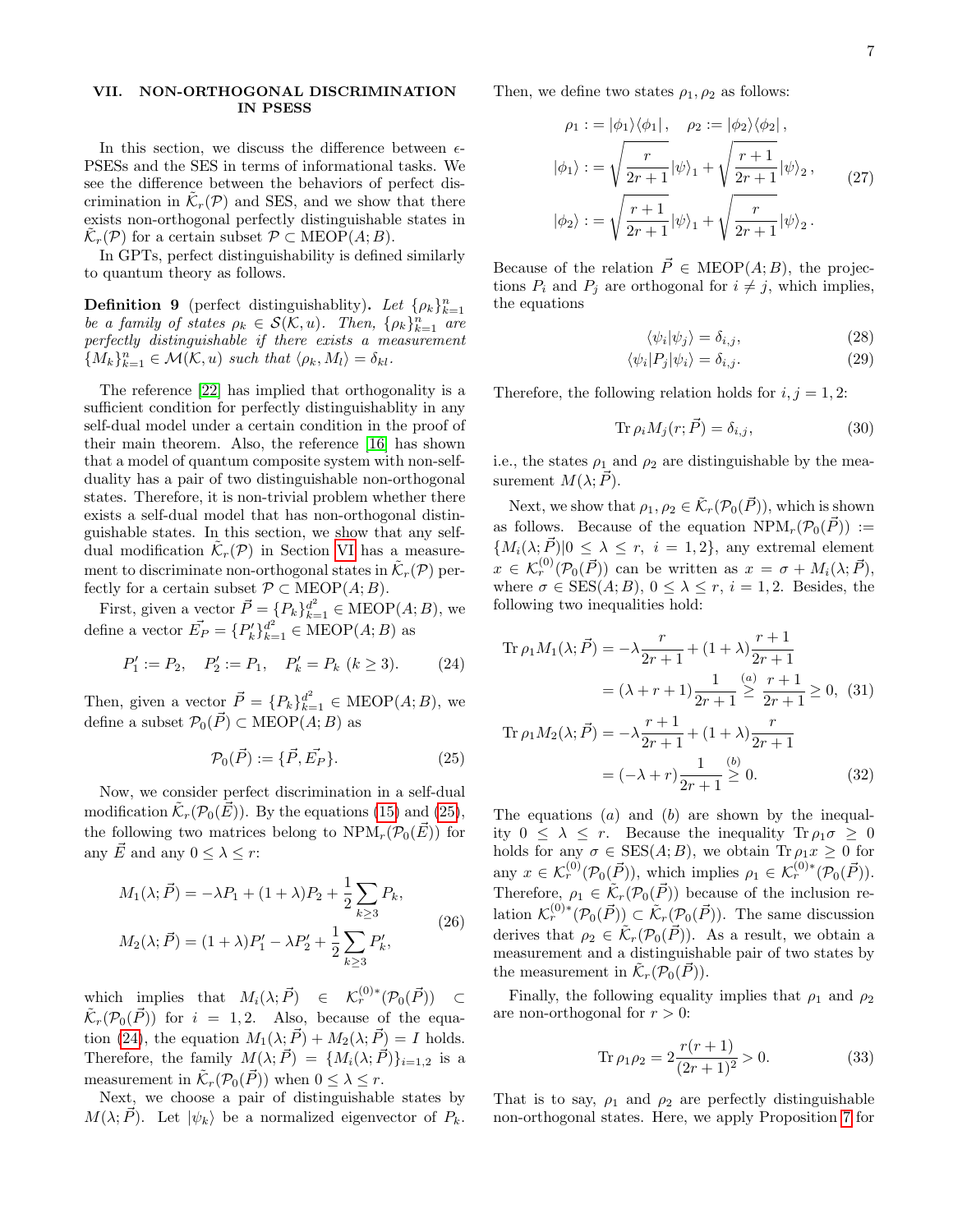the case with  $\epsilon = 2\sqrt{(2r)/(2r+1)}$ . Then,  $\tilde{\mathcal{K}}_r(\mathcal{P}_0(\vec{P}))$  is an  $\epsilon$ -PSES that contains a pair of two perfectly distinguishable states  $\rho_1$  and  $\rho_2$  with

$$
\text{Tr}\,\rho_1\rho_2 \stackrel{(a)}{\geq} \frac{\epsilon^2(\epsilon^2 + 8)}{32} \tag{34}
$$

if r satisfies  $\epsilon = 2\sqrt{(2r)/(2r+1)}$ . The inequality (a) is shown by simple calculation as seen in Appendix [E](#page-16-0) (Proposition [30\)](#page-16-1). We summarize the result as the following theorem.

<span id="page-7-0"></span>**Theorem 10.** For any  $\epsilon > 0$  satisfying  $\epsilon =$  $2\sqrt{(2r)/(2r+1)}$ , there exists an  $\epsilon$ -PSES that has a measurement and a pair of two perfectly distinguishable states  $\rho_1, \rho_2$  with [\(34\)](#page-7-4).

In this way,  $\epsilon$ -PSESs are different from the SES in terms of state discrimination. This result implies the possibility that orthogonal discrimination can characterize the standard entanglement structure rather than selfduality. In other words, we propose the following conjecture as a considerable statement, which is a future work.

<span id="page-7-8"></span>Conjecture 11. If a model of the quantum composite system  $K$  is not equivalent to the SES,  $K$  has a pair of two non-orthogonal states discriminated perfectly by a measurement in K.

## <span id="page-7-1"></span>VIII. VARIETY OF ENTANGLEMENT STRUCTURES WITH GROUP SYMMETRY

In this section, we consider whether conditions about group symmetry characterize the SES. In other words, we explore variety of entanglement structures with group symmetry.

In the general setting of GPTs, symmetric properties of groups play an important role to restrict models to natural one [\[23\]](#page-9-6). In this paper, for the aim of determination of an entanglement structure, we introduce the following symmetry (so called  $G\text{-symmetry}$ ) for a set X under a subgroup G of  $GL(V)$ :

(S) G-closed set X:  $g(x) \in X$  for any  $x \in X$  and any  $q \in G$ .

Also, we say that a set of families  $X$  is G-symmetric if any element  $g \in G$  and any family  $\{X_{\lambda}\}_{{\lambda \in \Lambda}} \in \mathcal{X}$  satisfy  ${g(X_\lambda)}\}_{\lambda\in\Lambda} \in \mathcal{X}$ .

With the case  $V = \mathcal{T}(\mathcal{H}_A \otimes \mathcal{H}_B)$ , a typical subgroup  $G$  of  $GL(V)$  is the class of global unitary maps given as

$$
GU(A;B) := \{ g \in GL(\mathcal{T}(\mathcal{H}_A \otimes \mathcal{H}_B)) \mid g(\cdot) := U^{\dagger}(\cdot)U,
$$
  
U is a unitary matrix on  $\mathcal{H}_A \otimes \mathcal{H}_B \}$ . (35)

In terms of physics, the condition  $GU(A;B)$ -symmetry means that any unitary map is regarded as a transformation from state to state, i.e., a time-evolution in GPTs. In other words, the condition  $GU(A;B)$ -symmetry corresponds to the condition of global structure about

time-evolutions. However, we remark that  $GU(A;B)$ symmetry is tautological condition for the derivation of the SES, i.e., the assumption of  $GU(A;B)$ -symmetry fixes the entanglement structure. In fact, the following proposition also holds.

<span id="page-7-5"></span><span id="page-7-4"></span>**Theorem 12.** Assume that a model  $\mathcal K$  satisfies [\(5\)](#page-3-0) and  $GU(A;B)$ -symmetric. Then,  $K = SES(A;B)$ .

The proof is written in Appendix [F 1,](#page-16-2) but we mention the essential fact to prove Proposition [12.](#page-7-5) At first, we say that a group  $G$  preserves entanglement structures if any  $g \in G$  and any  $x \in \text{SEP}^*(A;B) \setminus \text{SEP}(A;B)$  satisfy  $g(x) \in \text{SEP}^*(A;B) \setminus \text{SEP}(A;B)$ . As we see in Ap-pendix [F 1,](#page-16-2) the group  $GU(A;B)$  does not preserve entanglement structures, and therefore,  $GU(A;B)$ -symmetry is not derived reasonably from local structures. This is the essential reason why Proposition [12](#page-7-5) holds. On the other hand, we remark that the local unitary group  $LU(A;B)$  defined as

<span id="page-7-3"></span>
$$
LU(A; B) := \{ g \in GL(\mathcal{T}(\mathcal{H}_A \otimes \mathcal{H}_B))
$$

$$
| g(\cdot) := (U_A^{\dagger} \otimes U_B^{\dagger})(\cdot)(U_A \otimes U_B)
$$

$$
U_A, U_B \text{ are unitary matrices on } \mathcal{H}_A, \mathcal{H}_B \}
$$
(36)

preserves entanglement structures. Similar to  $GU(A;B)$ symmetry, the condition  $LU(A;B)$ -symmetry means that any unitary map on local system is regarded as a timeevolution, i.e.,  $LU(A;B)$ -symmetry corresponds to a local structure about time-evolutions.

Another important symmetric property is homogeneity.

**Definition 13.** For a positive cone  $K$  in a vector space  $\mathcal V$ , define the set Aut $(\mathcal K)$  as

$$
Aut(\mathcal{K}) := \{ f \in GL(\mathcal{V}) \mid f(\mathcal{K}) = \mathcal{K} \}. \tag{37}
$$

Then, we say that a positive cone  $K$  is homogeneous if there exists a map  $g \in Aut(K)$  for any two elements  $x, y \in \mathcal{K}^{\circ}$  such that  $g(x) = y$ .

A positive cone with self-duality and homogeneity is called a symmetric cone, which is essentially classified into finite kinds of cones including the SES [\[40,](#page-10-3) [41\]](#page-10-5). As shown in the following theorem, any symmetric cone with [\(5\)](#page-3-0) is restricted to the SES.

<span id="page-7-6"></span>**Theorem 14.** Assume a symmetric cone  $K$  satisfies [\(5\)](#page-3-0). Then,  $K = SES(A; B)$ .

<span id="page-7-2"></span>The proof is written in Appendix [E](#page-16-0) However, The-orem [14](#page-7-6) implies that  $Aut(\mathcal{K})$  is larger than  $GU(A;B)$ under the condition that  $K$  is a symmetric cone with [\(5\)](#page-3-0).

<span id="page-7-7"></span>**Proposition 15.** A symmetric cone  $\mathcal K$  with [\(5\)](#page-3-0) satisfies that  $Aut(\mathcal{K}) \supset \mathrm{GU}(A;B)$ .

Proposition [15](#page-7-7) is shown by Theorem [14](#page-7-6) and the inclusion relation  $Aut(SES(A; B)) \supset GU(A; B)$ . Since Theorem [14](#page-7-6) requires a larger symmetry than Theorem [12](#page-7-5)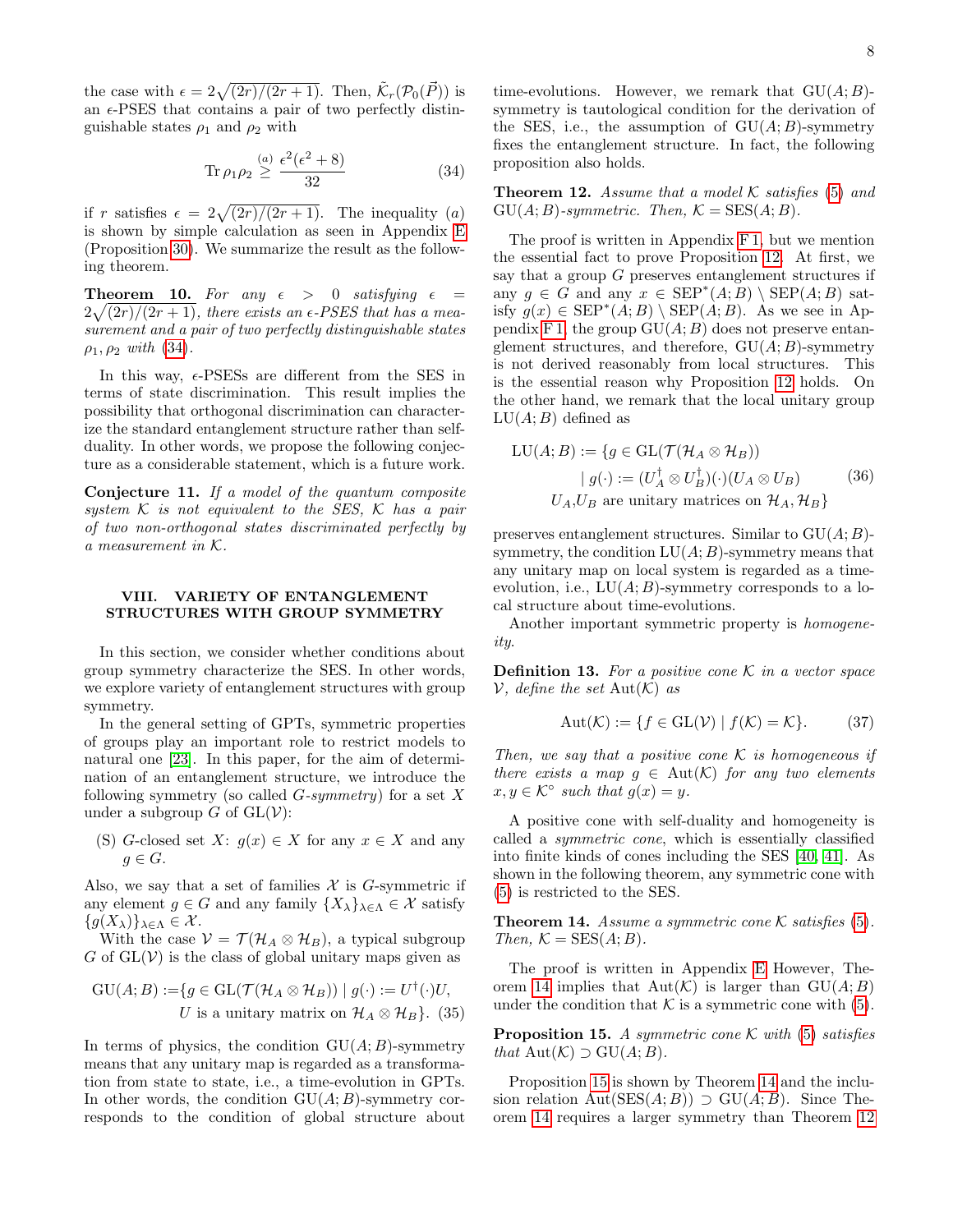under the condition [\(5\)](#page-3-0), we can conclude that the assumption of Theorem [14](#page-7-6) is stronger than that of Theorem [12.](#page-7-5)

The reference [\[23\]](#page-9-6) discussed the relation between the symmetry and the properties of cones. Our result is different from their analysis as follows. The reference [\[23\]](#page-9-6) assumes strong symmetry on a cone, which is the symmetry based on  $Aut(K)$ . As shown in the reference [\[23\]](#page-9-6), the strong symmetry with an additional assumption implies that the cone is a symmetric cone. Therefore, the assumption in [\[23\]](#page-9-6) also implies the inclusion relation Aut $(\mathcal{K}) \supset \mathrm{GU}(A;B)$  under the condition [\(5\)](#page-3-0). In this way, the conditions in the preceding study [\[23\]](#page-9-6) are stronger than  $GU(A;B)$ -symmetry under the condition [\(5\)](#page-3-0), but  $GU(A;B)$  is not suitable for the aim to determine an entanglement structure from operational properties and local structures as the above.

Therefore, an important problem is variety of entanglement structures with  $LU(A;B)$ -symmetry. Here, we give the following two important examples:

- (EI)  $\Gamma(\text{SES}(A; B))$  (where  $\Gamma$  is the partial transposition map that transposes Bob's system)
- (EII)  $\mathcal{K}_r^*(\mathcal{P})$  (where  $\mathcal P$  is an  $LU(A;B)$ -symetric subset of  $MEOP(A; B)$

These two examples satisfy two of three conditions,  $LU(A;B)$ -symmetry, self-duality, and  $\epsilon$ undistinguishablity. That is, the example (EI) is an LU(A; B)-symmetric self-dual model (Proposi-tion [35](#page-17-0) in Appendix  $F(4)$ , but (EI) does not satisfy  $\epsilon$ -undistinguishablity for enough small  $\epsilon$ . Also, the example (EII) satisfies  $LU(A;B)$ -symmetry and  $\epsilon$ undistinguishablity for any  $\epsilon \geq 0$ ,  $r = \frac{\epsilon^2}{2(4 - \epsilon)}$ , and LU(A; B)-symmetric subset  $\mathcal{P} \subset \text{MEOP}(A; B)$  (because of Proposition [36](#page-18-0) in Appendix [F 4\)](#page-17-1), but (EII) is not self-dual. A typical example of  $LU(A;B)$ -symmetric subset  $P$  is MEOP $(A;B)$ . On the other hand, no known example satisfies the above three conditions except for  $SES(A; B)$ . One might consider that a self-dual modification  $\tilde{\mathcal{K}}_r(\mathcal{P})$  satisfies all of the above three condition because (EII) is pre-dual as seen in Section [VI.](#page-5-1) However, Theorem [1](#page-4-1) does not ensure that a self-dual modification  $\mathcal K$  is LU(A; B)-symmetric even if the pre-dual cone  $\mathcal K$ is  $LU(A;B)$ -symmetric. Therefore, it remains open whether there exists a model that satisfies these three conditions and that is different from SES.

## <span id="page-8-0"></span>IX. DISCUSSION

In this paper, we have investigated derivation of the standard entanglement structure in the composite system of GPTs that cannnot be distinguished from the SES by verification of any maximally entangled state with errors under an operational condition. As a condition about distinguishablity from the SES, we have introduced  $\epsilon$ -undinstuinghisbale condition by an optimization of the trace norm. Also, as an operational condition, we have introduced repeatability, which derives pre-duality, and we have shown that any pre-dual model can be modified its saturated situation so called self-dual model. Then, we have investigated the variation of  $\epsilon$ -pseudo standard entanglement structures, i.e., self-dual modes of the quantum composite system with  $\epsilon$ -undinstuinghisbale condition. For this aim, we have stated general theory, and we have shown that pre-dual model with group symmetry can be modified self-dual model. Besides, we have shown the equivalence between the existence of an independent family of self-dual cones and an exact hierarchy of pre-dual cones. Then, we have applied the general theories for the problem whether there exists another model of  $\epsilon\text{-} \text{PSESs}$  different from the SES. Surprisingly, we have shown the existence of infinite independent  $\epsilon$ -PSES. As a result, the pair of natural assumptions, self-duality and the  $\epsilon$ -undistinguishable condition, is not sufficient for determination of the standard entanglement structure even if  $\epsilon$  is small. Besides, we have investigated the difference between the standard structure and pseudo standard structures. As an operational difference, we have shown that a certain measurement in our PSESs can discriminate non-orthogonal states perfectly. Further, we have explored the possibility to characterize the SES by a condition about group symmetry. We have revealed that global unitary symmetry derives the SES from all entanglement structures. Also, we have shown that any entanglement structure corresponding to a symmetric cone is restricted to the SES.

In this way, we have shown the existence infinite examples of  $\epsilon$ -PSESs, and moreover, our examples are important in the sense that they are self-dual and nonhomogeneous. As we mentioned in the introduction, the combination of self-duality and homogeneity leads limited types of models including classical and quantum theory. On the other hand, the reference [\[47\]](#page-10-6) presented only one example for a self-dual and nonhomogeneous model and a known example is limited to the above one. Contrary to such preceding studies, our results have presented infinite examples for selfdual and non-homogeneous models, which implies a large variety of self-dual models. This observation also implies that self-duality is not sufficient for the determination of the unique entanglement structure. For the aim of determination of the unique entanglement structure, we have to impose some additional assumptions to our setting or find a new better assumption, which denies infinitely many self-dual models of the composite systems. Our result also has implied the possibility that Conjecture [11](#page-7-8) resolves the problem, i.e., the combination of self-duality and orthogonal discrimination derives the standard entanglement structure. Another possibility is occurred from symmetric condition for example  $LU(A; B)$ -symmetry, but it remains open to exist  $LU(A;B)$ -symmetric  $\epsilon$ -PSESs for small  $\epsilon$ . These are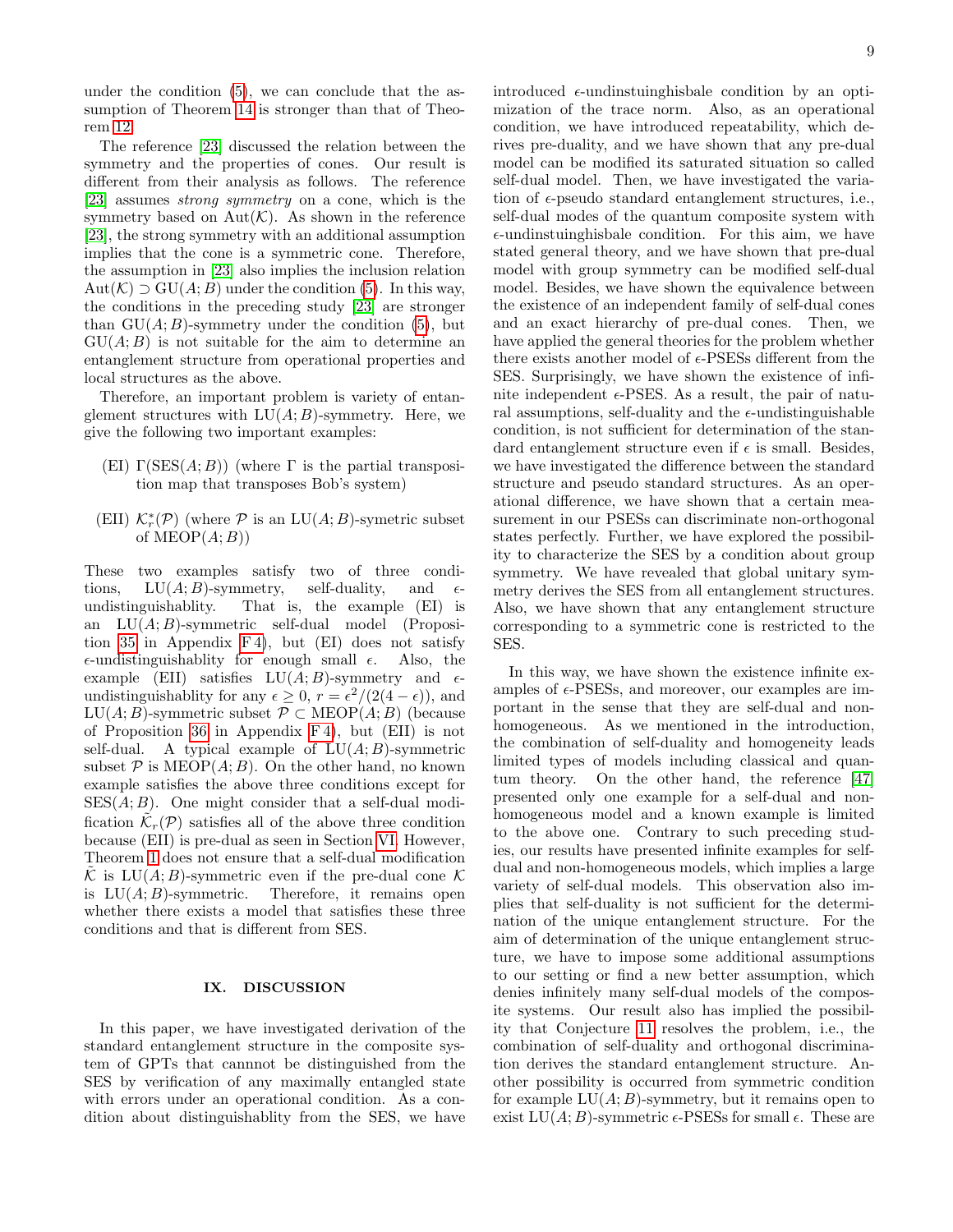- <span id="page-9-0"></span>[1] M. Hayashi, K. Matsumoto, and Y. Tsuda, A study of LOCC-detection of a maximally entangled state using hypothesis testing. J. Phys. A: Math. Gen. 39, 14427 (2006).
- [2] M. Hayashi, Group theoretical study of LOCC-detection of maximally entangled state using hypothesis testing. New J. Phys. **11**, 043028 (2009).
- [3] M. Hayashi and T. Morimae, Verifiable Measurement-Only Blind Quantum Computing with Stabilizer Testing. Phys. Rev. Lett. 115, 220502 (2015).
- [4] S. Pallister, N. Linden, and A. Montanaro, Optimal Verification of Entangled States with Local Measurements. Phys. Rev. Lett. **120**, 170502 (2018).
- [5] H. Zhu and M. Hayashi, Optimal verification and fidelity estimation of maximally entangled states. Phys. Rev. A 99, 052346 (2019).
- <span id="page-9-1"></span>[6] D. Markham and A. Krause, A simple protocol for certifying graph states and applications in quantum networks.  $Cryptography \, 4, 3 \, (2020).$
- <span id="page-9-2"></span>[7] M. Hayashi, B.-S. Shi, A. Tomita, et.al, Hypothesis testing for an entangled state produced by spontaneous parametric down conversion. Phys. Rev. A 74, 062321 (2006).
- [8] L. Knips, C. Schwemmer, N. Klein, et.al., Multipartite entanglement detection with minimal effort. Phys. Rev. Lett. **117**, 210504 (2016)
- [9] J. Bavaresco, Measurements in two bases are sufficient for certifying high-dimensional entanglement. Nat. Phys. 14, 1032–1037 (2018).
- [10] N. Friis, G. Vitagliano, M. Malik, and M. Huber, Entanglement certification from theory to experiment. Nat. Rev. Phys. 1, 72–87 (2019).
- <span id="page-9-3"></span>[11] X. Jiang, K. Wang, K. Qian, et al. Towards the standardization of quantum state verification using optimal strategies. npj Quantum Inf 6, 90 (2020).
- <span id="page-9-4"></span>[12] P. Janotta and H. Hinrichsen, Generalized probability theories: what determines the structure of quantum theory?. J. Phys. A: Math. Theor. 47, 323001 (2014).
- [13] L. Lami, C. Palazuelos, and A. Winter, Ultimate data hiding in quantum mechanics and beyond. Comm. Math. Phys. 361, 661 (2018).
- [14] G. Aubrun, L. Lami, C. Palazuelos, S. J. Szarek, and A. Winter, Universal gaps for XOR games from estimates on tensor norm ratios. Comm. Math. Phys. 375, 679–724 (2020).
- <span id="page-9-13"></span>[15] M. Plavala, General probabilistic theories: An introduction. arXiv:2103.07469, (2021).
- <span id="page-9-7"></span>[16] H. Arai, Y. Yoshida, and M. Hayashi, Perfect discrimination of non-orthogonal separable pure states on bipartite system in general probabilistic theory. J. Phys. A 52,

465304 (2019).

- <span id="page-9-8"></span>[17] Y. Yoshida, H. Arai, and M. Hayashi, Perfect Discrimination in Approximate Quantum Theory of General Probabilistic Theories. PRL, 125, 150402 (2020).
- [18] G. Aubrun, L. Lami, C. Palazuelos, et al., Entangleability of cones. Geom. Funct. Anal. 31, 181-205 (2021).
- <span id="page-9-5"></span>[19] G. Aubrun, L. Lami, C. Palazuelos, et al., Entanglement and superposition are equivalent concepts in any physical theory. arXiv:2109.04446 (2021).
- <span id="page-9-9"></span>[20] G. Kimura, K. Nuida, and H. Imai, Distinguishability measures and entropies for general probabilistic theories. Rep. Math. Phys. 66, 175-206 (2010).
- [21] J. Bae, D. G. Kim, and L. Kwek, Structure of Optimal State Discrimination in Generalized Probabilistic Theories. Entropy, 18, 39 (2016).
- <span id="page-9-10"></span>[22] M. P. Müller and C. Ududec, Structure of Reversible Computation Determines the Self-Duality of Quantum Theory. PRL 108, 130401 (2012).
- <span id="page-9-6"></span>[23] H. Barnum and J. Hilgert, Strongly symmetric spectral convex bodies are Jordan algebra state spaces. arXiv:1904.03753 (2019).
- <span id="page-9-11"></span>[24] P. Janotta and R. Lal, Generalized probabilistic theories without the no-restriction hypothesis. Phys. Rev. A 87, 052131 (2013).
- [25] S. Popescu and D. Rohrlich, Quantum nonlocality as an axiom. Found. Phys. 24, 379 (1994).
- [26] Pawlowski, M., Paterek, T., Kaszlikowski, D., et al., Information causality as a physical principle. Nature 461, 1101–1104 (2009).
- [27] A. J. Short and S. Wehner, Entropy in general physical theories. New J. Phys. 12, 033023 (2010).
- [28] H. Barnum, J. Barrett, L. O. Clark, et.al., Entropy and Information Causality in General Probabilistic Theories. New J. Phys. **14**(12):129401 (2012).
- [29] M. Plávala and M. Ziman, Popescu-Rohrlich box implementation in general probabilistic theory of processes. Phys. Rett. A 384, 126323 (2020).
- [30] K. Matsumoto and G. Kimura, Information storing yields a point-asymmetry of state space in general probabilistic theories. arXiv:1802.01162 (2018).
- [31] R. Takagi and B. Regula, General Resource Theories in Quantum Mechanics and Beyond: Operational Characterization via Discrimination Tasks. Phys. Rev. X 9, 031053 (2019).
- <span id="page-9-12"></span>[32] Y. Yoshida and M. Hayashi, Asymptotic properties for Markovian dynamics in quantum theory and general probabilistic theories. J. Phys. A 53, 215303 (2020).
- [33] G. Chiribella, G. M. D'Ariano, and P. Perinotti, Probabilistic theories with purification. Phys. Rev. A 81,

#### important open problems. ACKNOWLEDGEMENT

HA is supported by JSPS KAKENHI (Grant No. JP22J14947), JSPS KAKENHI (Grant No. JP20H04139), and JST SPRING, (Grant No. JP-MJSP2125). MH is supported in part by the National Natural Science Foundation of China (Grant No. 62171212) and Guangdong Provincial Key Laboratory (Grant No. 2019B121203002).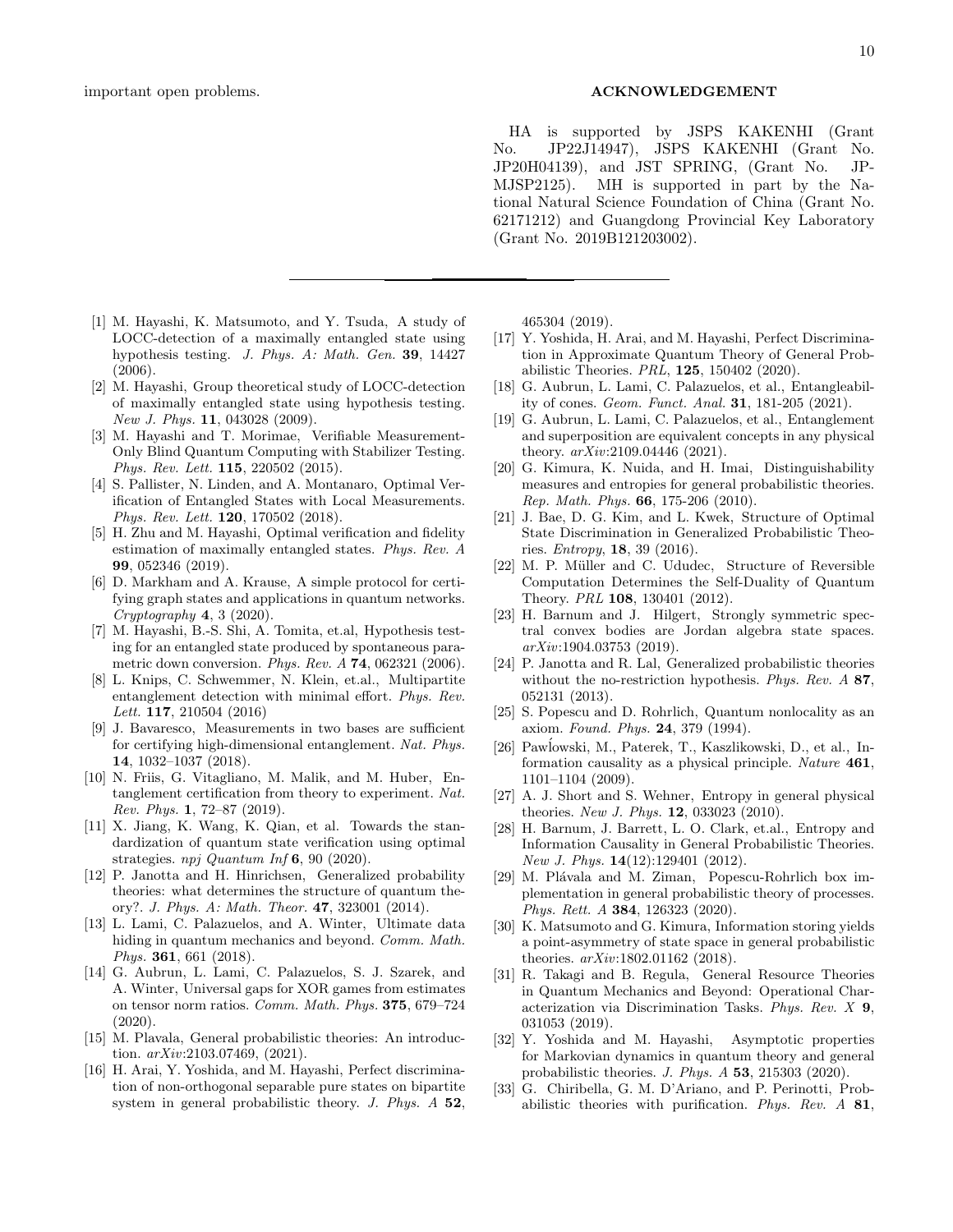$\Box$ 

062348 (2010).

- [34] R. W. Spekkens, Evidence for the epistemic view of quantum states: A toy theory. Phys. Rev. A 75, 032110 (2007).
- <span id="page-10-0"></span>[35] S. Minagawa, H. Arai, and F. Buscemi, "von Neumann's information engine without the spectral theorem", arXiv:2203.05258 (2022).
- <span id="page-10-1"></span>[36] J. v. Neumann, Mathematische Grundlagen der Quantenmechanik. (Springer, Berlin 1932).
- [37] G. L¨uders, Uber die Zustandsanderung durch den Messprozess. Ann. Phys., Lpz. 8, 322 (1951), (translation is available in arXiv[:quant-ph/0403007\)](http://arxiv.org/abs/quant-ph/0403007).
- [38] E. B. Davies and J. T. Lewis, An operational approach to quantum probability. Commun. math. Phys. 17, 239–260 (1970).
- <span id="page-10-2"></span>[39] M. Ozawa, Quantum measuring processes of continuous observables. J. Math. Phys. 25, 79 (1984).
- <span id="page-10-3"></span>[40] P. Jordan, J. v. Neumann, and E. Wigner, On an Algebraic Generalization of the Quantum Mechanical Formalism. Annals of Mathematics,  $35(1):29-64$ ,  $(1934)$ .
- <span id="page-10-5"></span>[41] M. Koecher, Am. J. Math., Positivitatsbereiche Im  $\mathbb{R}^n$ . 79(3):575-596, (1957).
- <span id="page-10-4"></span>[42] H. Barnum, M. A. Graydon, and A. Wilce, Composites and Categories of Euclidean Jordan Algebras. Quantum 4, 359(2020).
- <span id="page-10-13"></span>[43] J. Faraut and A. Koranyi, "Analysis on Symmetric Cones" Oxford University Press, (1994).
- <span id="page-10-14"></span>[44] Y. Yoshida, "Maximum dimension of subspaces with no product basis", Linear Algebra Its Appl. 620 228–241, (2021).
- [45] P. Horodecki, Separability criterion and inseparable mixed states with positive partial transposition. Phys. Lett. A **232**, 333-339 (1997).
- [46] L. Skowronek, There is no direct generalization of positive partial transpose criterion to the three-by-three case, J. Math. Phys. 57, 112201 (2016).
- <span id="page-10-6"></span>[47] T. Levent and S. Xu, On Homogeneous Convex Cones, The Carathéodory Number, and the Duality Mapping. Math. Oper. Res. 26, 234–247 (2001).
- <span id="page-10-12"></span>[48] M. Hayashi, Quantum Information Theory: Mathematical Foundation, Graduate Texts in Physics. Springer, (2017).
- [49] M. Hayashi, Group Representations for Quantum Theory. Springer, (2016) (Originally published in Japanese in 2014).

#### <span id="page-10-15"></span>Appendix A: Preparation for the proofs

### 1. Basic properties for cones

This appendix summarizes fundamental properties about a positive cone that are frequently used throughout this paper.

**Proposition 16** ([\[32\]](#page-9-12)[Lemma C.7]). Let K be a positive cone. Then, its dual  $(K^*)$  is also a positive cone.

<span id="page-10-7"></span>Proposition 17 ([\[15\]](#page-9-13)[Proposition B.11]). For any positive cone  $K$  satisfies  $(K^*)^* = K$ .

Here, we remark that Proposition [17](#page-10-7) enables that a cone  $K$  is defined by its dual  $\mathcal{K}^*$ , i.e., when we want to

define a positive cone, we define its dual cone instead of the positive cone. The above two propositions are very simple, but they are not easy to show. On the other hand, the following propositions are easy to show by the definition of convex cone.

<span id="page-10-9"></span>**Proposition 18.** Let  $\mathcal{K}_1 \subset \mathcal{K}_2$  be positive cones. Then,  $\mathcal{K}_2^* \subset \mathcal{K}_1^*$  holds.

<span id="page-10-11"></span>**Proposition 19.** Let  $K_1$  and  $K_2$  be positive cones. Then, the dual of the summation of the cones  $(K_1 + K_2)^*$ satisfies

$$
(\mathcal{K}_1 + \mathcal{K}_2)^* = \mathcal{K}_1^* \cap \mathcal{K}_2^* \tag{A1}
$$

**Proposition 20.** Let  $K$  be a pre-dual cone. Then, any  $elements x, y \in K^*$  satisfy  $\langle x, y \rangle \ge 0$ .

For the preparation for the following lemma, we introduce the following condition about a subgroup  $G \subset$  $GL(V)$ .

(C) G is a closed subgroup of  $GL(V)$  including the identity map and G satisfies  $g^* \in G$  for any element  $g \in G$ .

<span id="page-10-8"></span>**Lemma 21.** Let G be a subgroup of  $GL(V)$  with  $(C)$ , and let K be a positive cone with  $(S)$ . Then,  $\mathcal{K}^*$  also satisfies (S).

Proof of Lemma [21.](#page-10-8) Take arbitrary elements  $x \in \mathcal{K}^*, y \in$  $K$ , and  $g \in G$ . Because G satisfies (C),  $g^* \in G$ . Also, because K satisfies (S),  $g^*(y) \in \mathcal{K}$ . Therefore, we obtain

$$
\langle g(x), y \rangle = \langle x, g^*(y) \rangle \ge 0,
$$
 (A2)

i.e., 
$$
g(x) \in \mathcal{K}^*
$$

.

Simply speaking, Lemma [21](#page-10-8) shows that the condition (C) transmits (S) from  $K$  to  $K^*$ .

### 2. Definition of limit operations for cones

For the proof of Theorem [1,](#page-4-1) we discuss some properties about limit operations for an uncountable family of positive cones.

First, the following proposition guarantees that the intersection of uncountable positive cones is also a positive cone.

<span id="page-10-10"></span>**Proposition 22.** Let  $\{K_{\lambda}\}_{\lambda \in \Lambda}$  be a family of positive cones with an uncountably infinite set  $\Lambda$ . There exists a positive cone K such that the positive cone  $K_{\lambda}$  satisfies  $\mathcal{K}_{\lambda} \supset \mathcal{K}$  for any  $\lambda \in \Lambda$ . Then, the set  $\bigcap_{\lambda \in \Lambda} \mathcal{K}_{\lambda}$  is a positive cone, i.e.,  $\bigcap_{\lambda \in \Lambda} \mathcal{K}_{\lambda}$  satisfies the following three conditions:

(i)  $\bigcap_{\lambda \in \Lambda} \mathcal{K}_{\lambda}$  is closed and convex.

(ii)  $\bigcap_{\lambda \in \Lambda} \mathcal{K}_{\lambda}$  has an inner point.

(iii)  $\bigcap_{\lambda \in \Lambda} \mathcal{K}_{\lambda} \cap (-\bigcap_{\lambda \in \Lambda} \mathcal{K}_{\lambda}) = \{0\}.$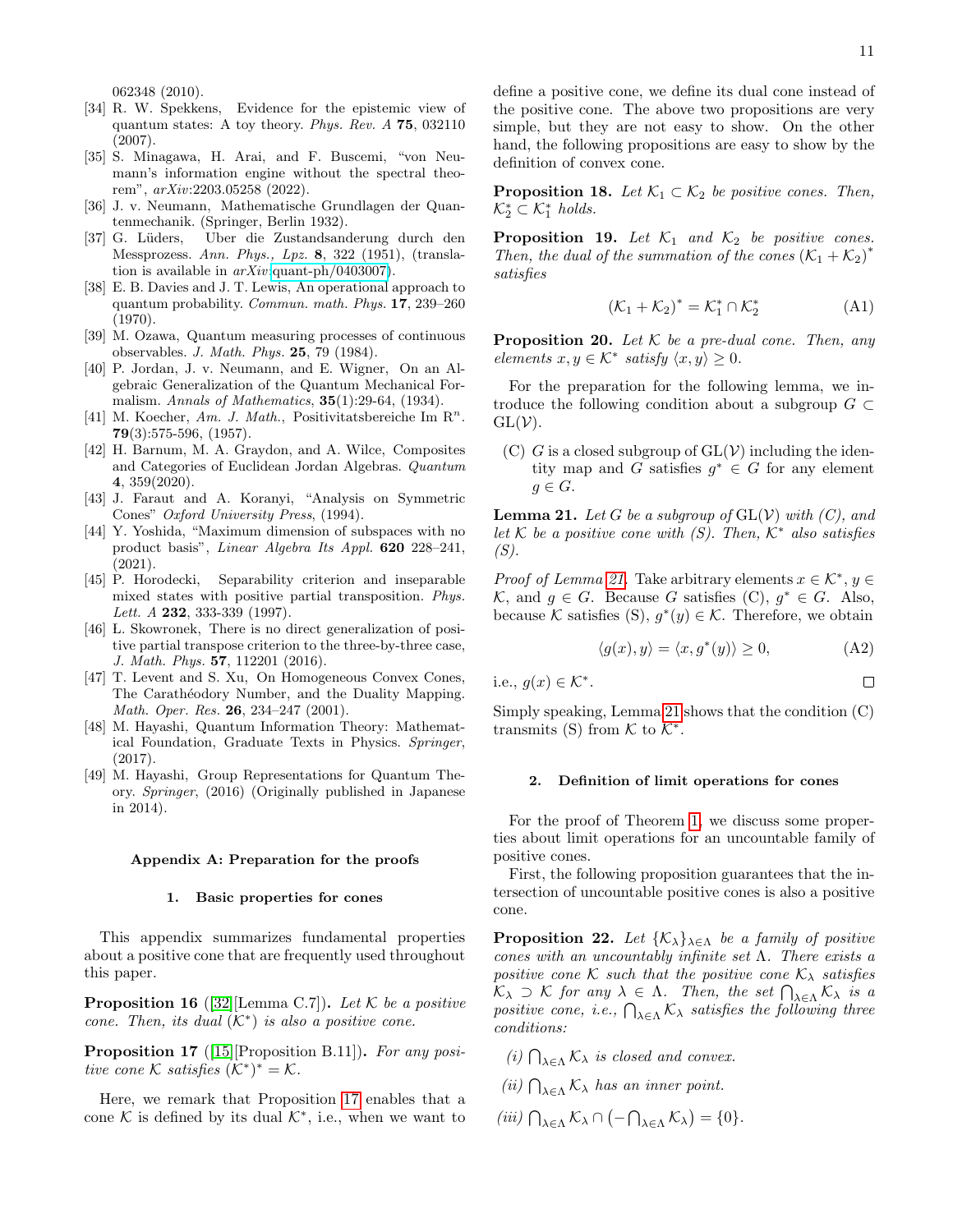*Proof.* First, we show (i). Because  $\mathcal{K}_{\lambda}$  is a positive cone for any  $\lambda \in \Lambda$ ,  $\mathcal{K}_{\lambda}$  is closed and convex. Because  $\mathcal{K}_{\lambda}$  is closed,  $\bigcap_{\lambda \in \Lambda} \mathcal{K}_{\lambda}$  is also closed. Take any two elements  $x, y \in (\bigcap_{\lambda \in \Lambda} \mathcal{K}_{\lambda})$ . Because x and y satisfy  $x, y \in \mathcal{K}_{\lambda}$  for any  $\lambda$ ,  $px+(1-p)y \in \mathcal{K}_{\lambda}$  for any  $p \in [0,1]$ , which implies that  $px + (1 - p)y \in \left(\bigcap_{\lambda \in \Lambda} \mathcal{K}_{\lambda}\right)$  i.e.,  $\bigcap_{\lambda \in \Lambda} \mathcal{K}_{\lambda}$  is convex.

Second, we show (ii). Because the assumption  $\mathcal{K}_{\lambda} \supset$ K holds for any  $\lambda \in \Lambda$ ,  $(\bigcap_{\lambda \in \Lambda} \mathcal{K}_{\lambda}) \supset \mathcal{K}$  holds. Also, because  $K$  is a positive cone,  $\overline{K}$  has an inner point, which is also belongs to the interior of  $\bigcap_{\lambda \in \Lambda} \mathcal{K}_{\lambda}$ .

 $\bigcap_{\lambda \in \Lambda} \mathcal{K}_{\lambda} \cap (-\bigcap_{\lambda \in \Lambda} \mathcal{K}_{\lambda})$  is written as Finally, we show (iii). This is shown because the set

$$
\bigcap_{\lambda \in \Lambda} \mathcal{K}_{\lambda} \cap \left( -\bigcap_{\lambda \in \Lambda} \mathcal{K}_{\lambda} \right) = \bigcap_{\lambda \in \Lambda} (\mathcal{K}_{\lambda} \cap (-\mathcal{K}_{\lambda}))
$$
\n
$$
= \bigcap_{\lambda \in \Lambda} \{0\} = \{0\}.
$$
\n(A3)

Next, we discuss the sum of uncountable sets. We remark the definition of the sum of uncountable sets.

<span id="page-11-1"></span>**Definition 23.** Let  $\{X_{\lambda}\}_{\lambda \in \Lambda}$  be a family of sets  $X_{\lambda}$ with an uncountably infinite set  $\Lambda$ . We define the set  $\sum_{\lambda\in\Lambda} X_\lambda$  as

$$
\sum_{\lambda \in \Lambda} X_{\lambda}
$$
  
:=Clo $\left( \left\{ \sum_{i \in I} x_i \middle| x_i \in X_i, I \subset \Lambda \text{ is a finite subset set} \right\} \right),$   
(A4)

where  $\text{Clo}(Y)$  is the closure of a set Y.

Then, the following proposition guarantees that the sum of uncountable positive cones is also a positive cone.

<span id="page-11-3"></span>**Proposition 24.** Let  $\{K_{\lambda}\}_{\lambda \in \Lambda}$  be a family of positive cones with an uncountably infinite set  $\Lambda$ . There exists a positive cone K such that the positive cone  $\mathcal{K}_{\lambda}$  satisfies  $\mathcal{K}_{\lambda} \subset \mathcal{K}$  for any  $\lambda \in \Lambda$ . Then, the set  $\sum_{\lambda \in \Lambda} \mathcal{K}_{\lambda}$  is a positive cone, i.e.,  $\sum_{\lambda \in \Lambda} \mathcal{K}_{\lambda}$  satisfies the following three conditions:

- (i)  $\sum_{\lambda \in \Lambda} \mathcal{K}_{\lambda}$  is closed and convex.
- (ii)  $\sum_{\lambda \in \Lambda} \mathcal{K}_{\lambda}$  has an inner point.
- (iii)  $\sum_{\lambda \in \Lambda} \mathcal{K}_{\lambda} \cap (-\sum_{\lambda \in \Lambda} \mathcal{K}_{\lambda}) = \{0\}.$

*Proof.* First, we show (i). By the deinifion [23,](#page-11-1)  $\sum_{\lambda \in \Lambda} \mathcal{K}_{\lambda}$ is closed. Take any two elements  $x, y \in (\sum_{\lambda \in \Lambda} \mathcal{K}_{\lambda}).$ By the definition [23,](#page-11-1) the elements  $x, y$  are written as  $x = \lim_{n \to \infty} x_n$  and  $y = \lim_{n \to \infty} y_n$ , where  $x_n, y_n \in \mathcal{K}_n$ . Therefore, the element  $z_n(p) = px_n + (1-p)y_n$  belongs to  $\mathcal{K}_n$  for  $p \in [0, 1]$ . Because  $\lim_{n \to \infty} z_n(p) = px + (1 - p)y$ , the element  $px + (1 - p)y$  belongs to  $\sum_{\lambda \in \Lambda} \mathcal{K}_{\lambda}$ .

Second, we show (ii). Because the inclusion relation  $\mathcal{K}_{\lambda_0} \subset \sum_{\lambda \in \Lambda} \mathcal{K}_{\lambda}$  holds for any element  $\lambda_0 \in \Lambda$ ,  $\sum_{\lambda \in \Lambda} \mathcal{K}_{\lambda}$ has an inner point that is also an inner point of  $\mathcal{K}_{\lambda_0}$ .

Finally, we show (iii). By the definition [23,](#page-11-1) the element 0 belongs to  $\sum_{\lambda \in \Lambda} \mathcal{K}_{\lambda}$ . Then, we show  $\{0\} \supset \sum_{\lambda \in \Lambda} \mathcal{K}_{\lambda} \cap$  $\left(-\sum_{\lambda\in\Lambda}\mathcal{K}_{\lambda}\right)$ . Because the assumption  $\mathcal{K}_{\lambda}\subset\mathcal{K}$  holds for any  $\lambda \in \Lambda$  and because the positive cone K is closed, the set  $\sum_{\lambda \in \Lambda} \mathcal{K}_{\lambda}$  defined as a closure satisfies the inclusion relation  $\mathcal{K} \supset \sum_{\lambda \in \Lambda} \mathcal{K}_{\lambda}$ . The inclusion relation  $-\mathcal{K} \supset$  $-\sum_{\lambda\in\Lambda}$  K<sub> $\lambda$ </sub> also holds. Therefore, the following inclusion relation holds:

$$
\sum_{\lambda \in \Lambda} \mathcal{K}_{\lambda} \cap \left( -\sum_{\lambda \in \Lambda} \mathcal{K}_{\lambda} \right) \subset \mathcal{K} \cap (-\mathcal{K}) = \{0\}. \tag{A5}
$$

Finally, the following lemma gives a relation between an intersection and a sum over uncountable positive cones.

<span id="page-11-2"></span>**Lemma 25.** Let  $\{K_{\lambda}\}_{\lambda \in \Lambda}$  be a family of positive cones with an uncountably infinite set  $\Lambda$ , and let  $\mathcal{K}_1, \mathcal{K}_2$  be positive cones satisfying  $\mathcal{K}_1 \subset \mathcal{K}_{\lambda} \subset \mathcal{K}_2$  for any  $\lambda \in \Lambda$ . Then, the dual cone  $(\bigcap_{\lambda \in \Lambda} K_{\lambda})^*$  is given by  $\sum_{\lambda \in \Lambda} K_{\lambda}^*$ .

*Proof of Lemma [25.](#page-11-2)* Because of the assumption  $K_1 \subset$  $\mathcal{K}_\lambda$  ⊂  $\mathcal{K}_2$ , Proposition [18](#page-10-9) implies  $\mathcal{K}_1^*$  ⊃  $\mathcal{K}_\lambda^*$  ⊃  $\mathcal{K}_2^*$ . Therefore, Proposition [22](#page-10-10) and Proposition [24](#page-11-3) imply that the two sets  $(\bigcap_{\lambda \in \Lambda} K_{\lambda})^*$  and  $\sum_{\lambda \in \Lambda} K_{\lambda}^*$  are positive cones.

Now, we show the duality. Take an arbitrary element  $y \in \bigcap_{\lambda \in \Lambda} \mathcal{K}_{\lambda}$  and an arbitrary element  $x \in \sum_{\lambda \in \Lambda} \mathcal{K}_{\lambda}^{*}$ . Then, there exists a sequence  $x_n \in \sum_{\lambda \in \Lambda} \mathcal{K}^*_{\lambda}$  such that  $\lim_{n\to\infty}x_n=x$ . Therefore, x, y satisfies the following inequality:

<span id="page-11-4"></span>
$$
\langle x, y \rangle = \lim_{n \to \infty} \langle x_n, y \rangle \ge \lim_{n \to \infty} 0 = 0,
$$
 (A6)

and therefore, we obtain the relation  $y \in (\sum_{\lambda \in \Lambda} \mathcal{K}_{\lambda}^*)^*$ , i.e.,  $\bigcap_{\lambda \in \Lambda} \mathcal{K}_{\lambda} \subset \left( \sum_{\lambda \in \Lambda} \mathcal{K}_{\lambda}^{*} \right)^{*}$ . The opposite inclusion is also shown by the equation [\(A6\)](#page-11-4), similarly. Hence, we obtain  $\bigcap_{\lambda \in \Lambda} \mathcal{K}_{\lambda} = \left( \sum_{\lambda \in \Lambda} \mathcal{K}_{\lambda}^{*} \right)^{*}.$  $\Box$ 

## <span id="page-11-0"></span>Appendix B: Another introduction of a model of composite systems

Here, we give another meaning of the definition of a model of composite systems. A model of composite system must satisfy the condition that any submodel is an exact model of original subsystem when the submodel is extracted from the global model. In order to introduce such a concept of a composite system, we define projections by local effects. Let  $(\mathcal{V}_A, \mathcal{K}_A, u_A)$  and  $(\mathcal{V}_B, \mathcal{K}_B, u_B)$ be two models of GPTs with inner product  $\langle , \rangle_A$  and  $\langle , \rangle_B$ , respectively. We define the projection onto  $\mathcal{V}_B$  by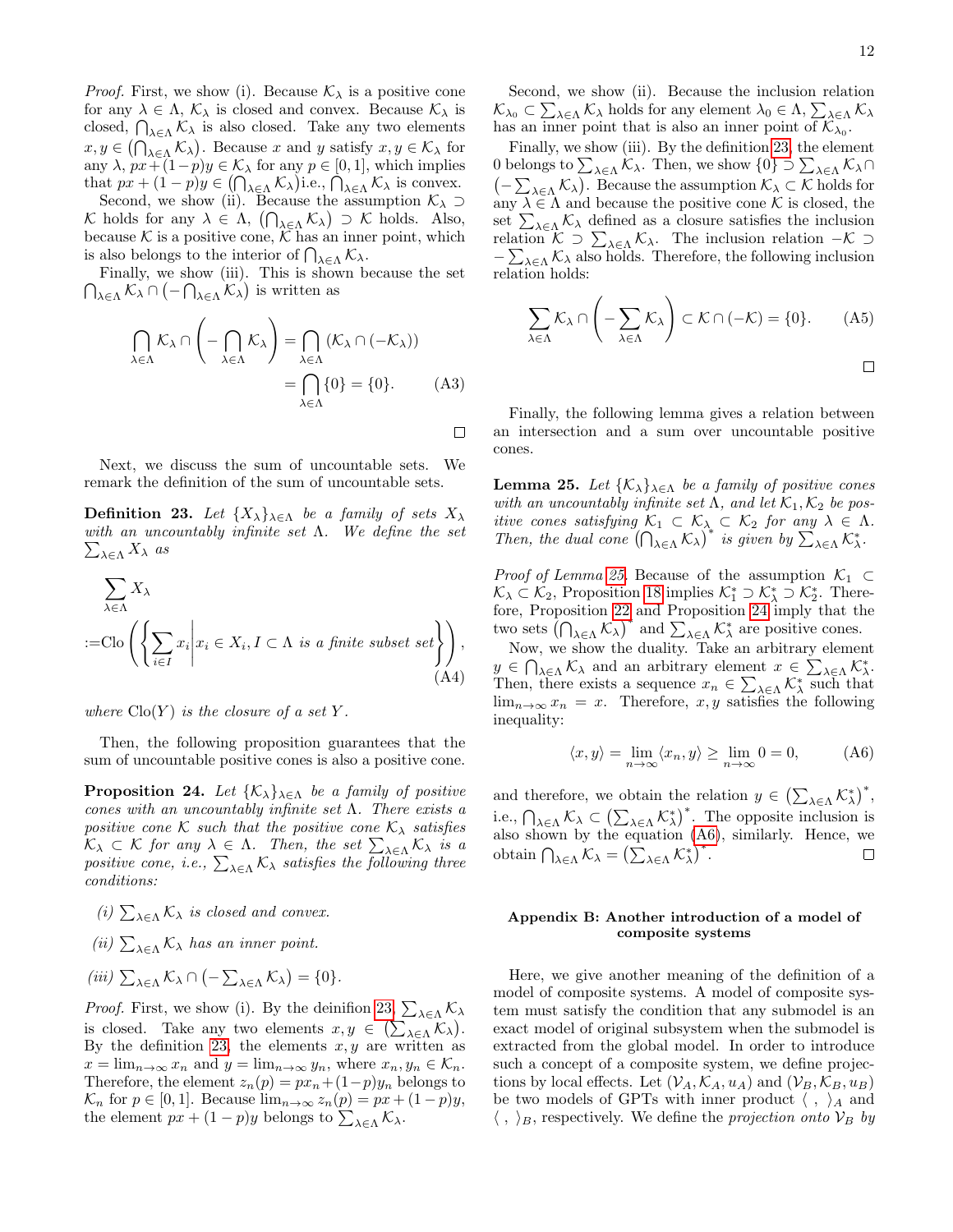the effect  $e_A$  as

$$
P_{e_A}: V_A \otimes V_B \to V_B,
$$
  
\n
$$
P_{e_A}: x = \sum_k \lambda_k a_k \otimes b_k \mapsto \sum_k \lambda_k \langle a_k, e_A \rangle_A b_k,
$$
 (B1)

where  $a_k \in V_A$  and  $b_k \in V_B$ . We define the projection onto  $\mathcal{V}_A$  by the effect  $e_B$  similarly.

Then, we define a model of composite system in GPTs by the above concept and projections as follows. We say that a model  $(\mathcal{V}_A \otimes \mathcal{V}_B, \mathcal{K}, u_A \otimes u_B)$  with inner product is a composite system of two models  $(\mathcal{V}_A, \mathcal{K}_A, u_A)$  and  $(\mathcal{V}_B, \mathcal{K}_B, u_B)$  when K satisfies  $P_{e_A}(\mathcal{K}) = \mathcal{K}_B$  for any  $e_A \in$  $\mathcal{K}_A^*$  and  $P_{e_B}(\mathcal{K}) = \mathcal{K}_A$  for any  $e_B \in \mathcal{K}_B^*$ . This definition derives the inclusion relation (ii) in the definition of the model of the composite system.

<span id="page-12-1"></span>**Proposition 26.** Let K be a cone on  $\mathcal{V}_A \otimes \mathcal{V}_B$  satisfying  $P_{e_A}(\mathcal{K}) = \mathcal{K}_B$  for any  $e_A \in \mathcal{K}_A^*$  and  $P_{e_B}(\mathcal{K}) = \mathcal{K}_A$  for any  $e_B \in \mathcal{K}_B^*$ . Then,  $\mathcal{K}$  satisfies  $\mathcal{K} \subset (\mathcal{K}_A^* \otimes \mathcal{K}_B^*)^*$ , where the tensor product of cones is defined as

$$
\mathcal{K}_A \otimes \mathcal{K}_B := \left\{ \sum_k a_k \otimes b_k \middle| a_k \in \mathcal{K}_A, b_k \in \mathcal{K}_B \right\}.
$$

Proof of Proposition [26.](#page-12-1) We prove the proposition by contradiction. Assume that there exists an element  $x \in \mathcal{K}$  such that  $x \notin (\mathcal{K}_A^* \otimes \mathcal{K}_B^*)^*$ , and  $x$  can be written as  $\sum_{k} \lambda_k a_k \otimes b_k$ , where  $\lambda_k \in \mathbb{R}$ ,  $a_k \in \mathcal{K}_A$ ,  $b_k \in \mathcal{K}_B$ . Then, there exists a separable effect  $e \in \mathcal{K}_A^* \otimes \mathcal{K}_B^*$  such that  $\langle x, e \rangle < 0$ . Because  $\mathcal{K}_A^* \otimes \mathcal{K}_B^*$  is spanned by product elements, we choose e as the product element  $e_A \otimes e_B$ , where  $e_A \in \mathcal{K}^*$  and  $e_B \in \mathcal{K}^*$ , without loss of generality. However, we obtain the following inequality:

$$
0 > \langle x, e_A \otimes e_B \rangle = \left\langle \sum_k \lambda_k a_k \otimes b_k e_A \otimes e_B \right\rangle
$$
  
=  $\sum_k \lambda_k \langle a_k, e_A \rangle_A \langle b_k, e_B \rangle_B$   
=  $\left\langle \sum_k \lambda_k \langle a_k, e_A \rangle_A b_k, e_B \right\rangle_B = \langle P_{e_A}(x), e_B \rangle_B.$  (B2)

This inequality implies  $P_{e_A}(x) \notin \mathcal{K}_B$ , which contradicts to the assumption. to the assumption.

In this way, if the model of the composite system sat-isfies the assumption of Proposition [26,](#page-12-1) the cone  $K$  must satisfy  $\mathcal{K} \subset (\mathcal{K}_A^* \otimes \mathcal{K}_B^*)^*$ . GPTs also assume such a principle for effect space, i.e., GPTs assume that the dual also satisfies  $\mathcal{K}^* \subset ((\mathcal{K}_A^*)^* \otimes (\mathcal{K}_B^*)^*)^*$ . This inclusion is rephrased as  $K \supset K_A \otimes K_B$ . Then, we summarize the definition of a model of the composite system as before.

### <span id="page-12-0"></span>Appendix C: Proofs of Theorem [1](#page-4-1) and Theorem [4](#page-5-0)

#### 1. Proof of Theorem [1](#page-4-1)

Proof of Theorem [1.](#page-4-1) [OUTLINE] First, as STEP1, we define  $X$  as a set of all pairs of pre-dual cone and its dual cone, and we also define an order relation on  $\mathcal{X}$ . Next, as STEP2, we show the existence of a maximal element in  $X$  by Zorn's lemma, i.e., we show that any totally ordered subset  $\mathcal{B} \subset \mathcal{X}$  has an upper bound in  $\mathcal{X}$ . Finally, as STEP3, we show that any maximal element corresponds to self-dual cone.

**[STEP1]** Definition of  $\mathcal{X}$  and an order relation on  $\mathcal{X}$ . Define the set  $\mathcal X$  of all pairs of pre-dual cone and its dual as:

$$
\mathcal{X} := \left\{ X := (K_X, K_X^*) \subset \mathcal{V} \times \mathcal{V} \Big| \right\}
$$
  

$$
\mathcal{K} \supset K_X, K_X \text{ is pre-dual cone} \right\}.
$$
 (C1)

Also, we define an order relation  $\preceq$  on X as

$$
X \preceq Y \Leftrightarrow K_X \supseteq K_Y, \text{ and } K_X^* \subseteq K_Y^* \text{ for}
$$
  
any  $X = (K_X, K_X^*), Y = (K_Y, K_Y^*).$ 

[STEP2] The existence of the maximal element.

The aim of this step is showing the existence of the maximal element of  $X$  by applying Zorn's lemma. For this aim, we need to show the existence of an upper bound for every totally ordered subset in  $X$ . That is, it is needed to show that the element written as

$$
X' := \left(\bigcap_{B \in \mathcal{B}} K_B, \left(\bigcap_{B \in \mathcal{B}} K_B\right)^*\right) \tag{C2}
$$

is an upper bound in X for a totally ordered subset  $\mathcal{B} \subset$ X. Since any  $X \in \mathcal{B}$  satisfies  $X \preceq X'$  by definition of X', non-trivial thing is  $X' \in \mathcal{X}$ . Therefore, we show this membership relation in the following.

Because any  $K_B$  satisfies  $K_B \supset \mathcal{K}^*$ <br> $\bigcap_{B \in \mathcal{B}} K_B$  has non-empty interior. Therefore , the subset  $_{B\in\mathcal{B}} K_B$  has non-empty interior. Therefore, it is sufficient to show that  $\bigcap_{B\in\mathcal{B}} K_B$  is pre-dual in order to show  $X' \in \mathcal{X}$ . That is, the condition  $X' \in \mathcal{X}$  follows from the relation  $(\bigcap_{B\in\mathcal{B}}K_B)^*\subset \bigcap_{B\in\mathcal{B}}K_B$ .

For any  $X = (\mathcal{K}_X, \mathcal{K}_X^*) \in \mathcal{B}$  and  $Y = (\mathcal{K}_Y, \mathcal{K}_Y^*) \in \mathcal{B}$ , one of the following inclusion relations holds by totally order of B:

$$
\mathcal{K}_X \supseteq \mathcal{K}_X^* \supseteq \mathcal{K}_Y^* \quad (X \preceq Y), \tag{C3}
$$

$$
\mathcal{K}_X \supseteq \mathcal{K}_Y \supseteq \mathcal{K}_Y^* \quad (Y \preceq X). \tag{C4}
$$

Therefore,  $\mathcal{K}_X \supset \mathcal{K}_Y^*$  holds for any  $X, Y \in \mathcal{B}$ , which implies  $\bigcap_{B \in \mathcal{B}} K_B \supset K_X$  for any  $X \in \mathcal{B}$ . Hence, we have  $\sum_{B \in \mathcal{B}} K_B^* \subset \bigcap_{B \in \mathcal{B}} K_B$  because the set  $\bigcap_{B \in \mathcal{B}} K_B^* \supset K_X^*$ is a positive cone, i.e., closed under linear combination of non-negative scalars. Because Lemma [25](#page-11-2) guarantees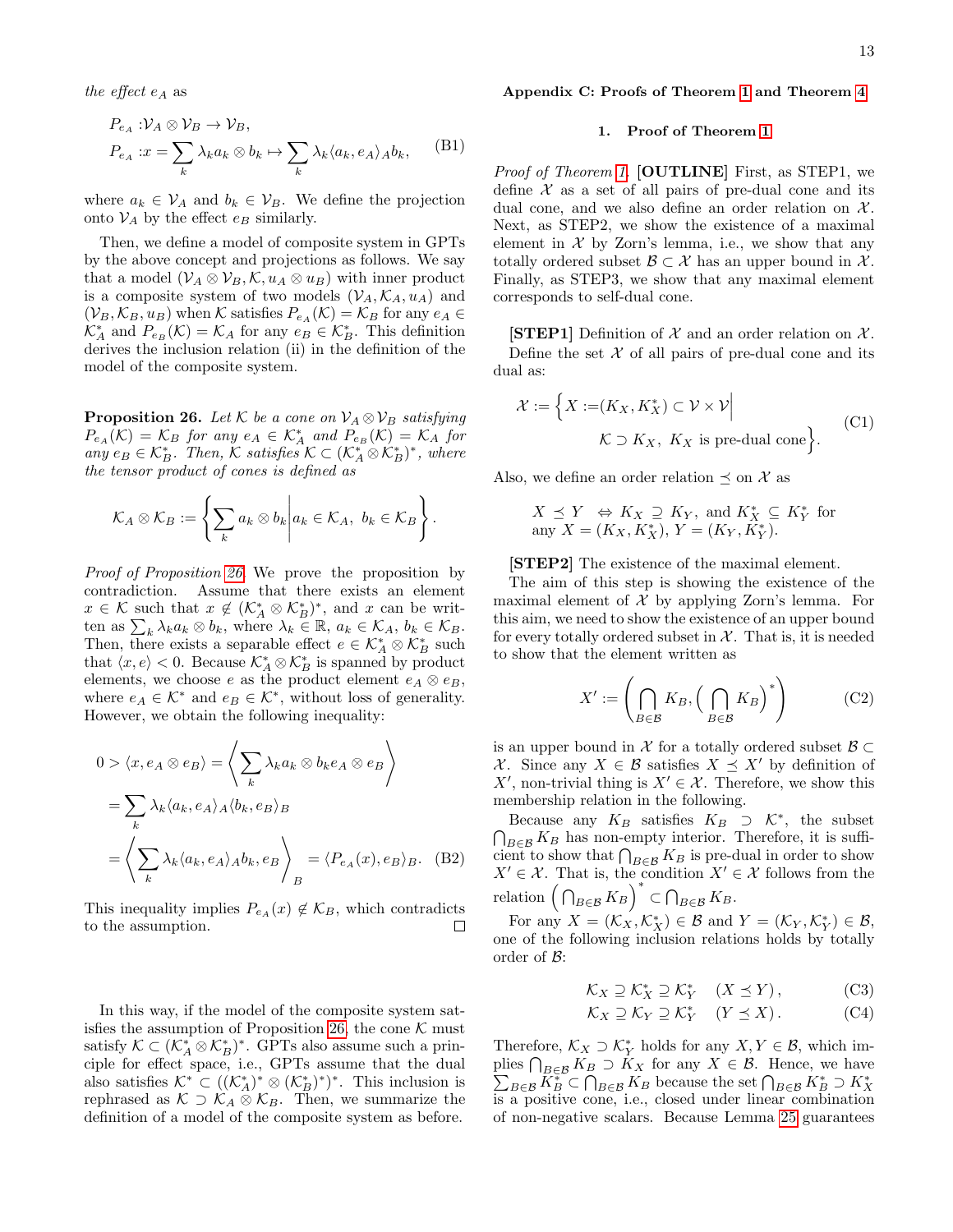the relation  $(\bigcap_{B\in\mathcal{B}} K_B)^* = \sum_{B\in\mathcal{B}} K_B^*$ , the above discussion implies  $X'$  is pre-dual, and therefore, we obtain the relation  $X' \in \mathcal{X}$ .

Consequently, we have finished showing that every totally ordered in  $X$  has an upper bound in  $X$ . Therefore, Zorn's lemma ensures the existence of the maximal element  $X \preceq \tilde{X} \in \mathcal{X}$ .

## [STEP3] Self-duality of any maximal element.

We consider maximal element of  $X = (\mathcal{K}, \mathcal{K}^*)$  and write the maximal element as  $\tilde{X} = (\tilde{\mathcal{K}}, \tilde{\mathcal{K}}^*)$ . Here, we will show  $\tilde{\mathcal{K}}$  is self-dual by contradiction. Assume  $\tilde{\mathcal{K}}$  is not self-dual, i,e,,  $\tilde{\mathcal{K}} \supsetneq \tilde{\mathcal{K}}^*$ , and, we take an element  $x_0 \in \tilde{\mathcal{K}} \setminus \text{Clo}(\tilde{\mathcal{K}}^*)$ . Then,  $\mathcal{K}'^* := \tilde{\mathcal{K}}^* + \{x_0\}$  satisfies  $\mathcal{K} \supseteq \mathcal{K}'$  because  $\mathcal{K}^* \subsetneq \mathcal{K}'^*$ . Hence,  $\mathcal{K}' \in \mathcal{B}$  and  $\tilde{X} \prec (\tilde{\mathcal{K}}', \mathcal{K}'^*)$  hold. However, this contradicts to the maximality of  $X$ . As a result,  $K$  is self-dual.

### <span id="page-13-1"></span>2. Proof of Theorem [4](#page-5-0)

*Proof.* [STEP1]  $(i) \Rightarrow (ii)$ .

By fixing an element  $\rho_i \in \mathcal{K}_i \setminus \mathcal{K}_{i+1}$ , define cones  $\mathcal{L}_i$  as the self-dual modification of  $\mathcal{K}'_i$ 

$$
\mathcal{K}'_i := (\mathcal{K}_i^* + \{\rho_i\})^*.
$$
 (C5)

Let us show the pre-duality of  $\mathcal{K}'_i$ . Take any two elements  $x', y' \in \mathcal{K}'_i^*$ . Because of [\(C5\)](#page-13-3), the elements  $x', y'$ is written as  $x' = x + \rho_i$ ,  $y' = y + \rho_i$ , where  $x, y \in \mathcal{K}_i^*$ . Pre-duality of  $\mathcal{K}_i$  implies that  $\langle x, y \rangle \geq 0$ . Also, the definition of dual implies  $\langle x, \rho_i \rangle \geq 0$  and  $\langle y, \rho_i \rangle \geq 0$ . Because  $\langle \rho_i, \rho_i \rangle = ||\rho_i|| > 0, \langle x', y' \rangle \ge 0$  holds, which implies that  $\mathcal{K}_i^{\prime *} \subset (\mathcal{K}_i^{\prime *})^* = \mathcal{K}_i^{\prime}$ . Hence,  $\mathcal{K}_i^{\prime}$  is a pre-dual cone, and Theorem [1](#page-4-1) guarantees the existence of a SDM  $\mathcal{L}_i$  satisfying  $\mathcal{K}'_i \supset \mathcal{L}_i \supset \mathcal{K}'^*$ . Also, the definition [\(C5\)](#page-13-3) implies the inclusion relation  $\mathcal{K}_i^* \subset \mathcal{K}_i^*$ , and therefore, we obtain the inclusion relation

$$
\mathcal{K}_i \supset \mathcal{K}'_i \supset \mathcal{L}_i \supset \mathcal{K}'^* \supset \mathcal{K}^*_{i}.\tag{C6}
$$

Now, we show the independence of  $\{\mathcal{L}_i\}$ , i.e., we show  $\mathcal{L}_i \not\subset \mathcal{L}_j$  and  $\mathcal{L}_i \not\supset \mathcal{L}_j$  for any  $i > j$ . We remark that any two elements a, b in a self-dual cone satisfies  $\langle a, b \rangle \geq 0$ . Because  $\rho_i$  belongs to  $\mathcal{K}_i \setminus \mathcal{K}_{i+1}, \rho_i \notin \mathcal{K}_{i+1} \supset \mathcal{K}_j \supset \mathcal{L}_j$ holds, which implies  $\mathcal{L}_i \not\subset \mathcal{L}_j$ . The opposite side  $\mathcal{L}_i \not\supset \mathcal{L}_j$ is shown by contradiction. Assume that  $\mathcal{L}_i \supset \mathcal{L}_j$ , and therefore, Proposition [18](#page-10-9) implies  $\mathcal{L}_i \subset \mathcal{L}_j$ . This contradicts to  $\mathcal{L}_i \not\subset \mathcal{L}_j$ . As a result, we obtain  $\mathcal{L}_i \not\supset \mathcal{L}_j$ .

### $[\text{STEP 2}]$   $(ii) \Rightarrow (i).$

Because of Proposition [19,](#page-10-11) we obtain the following

equation:

$$
\mathcal{K}_i^* = \left(\sum_{j \le n-i+1} \mathcal{L}_j\right)^* = \bigcap_{j \le n-i+1} L_i^* = \bigcap_{j \le n-i+1} L_i.
$$
\n(C7)

Therefore,  $\mathcal{K}_i$  is a pre-dual cone satisfying  $\mathcal{K} \supset \mathcal{K}_i \mathcal{K}^*$ . Besides, the independence of  $\mathcal{L}_i$  implies the exact inclusion  $\mathcal{K}_i \supsetneq \mathcal{K}_{i+1}$ .  $\Box$ 

#### Appendix D: Proofs in Section [VI](#page-5-1)

### <span id="page-13-2"></span>1. Proof of Proposition [6](#page-5-6)

For the proof of Proposition [6,](#page-5-6) we give the following lemmas.

<span id="page-13-4"></span>**Lemma 27.** For given  $\mathcal{H}_A$  and  $\mathcal{H}_B$ , the relation

<span id="page-13-0"></span>
$$
NPM_r(\mathcal{P}) \subset \text{SEP}(A;B)^* \tag{D1}
$$

holds for  $0 \le r \le (\sqrt{d}-1)/2$ .

Proof of Lemma [27.](#page-13-4) The aim of this proof is showing that any element  $x \in \text{NPM}_r(\mathcal{P})$  satisfies  $x \in \text{SEP}^*(A;B)$ , i.e., the element x satisfies  $\text{Tr} xy \geq 0$  for any  $y \in$  $\text{SEP}(A;B)$ . Take an arbitrary element  $x \in \text{NPM}_r(\mathcal{P})$ . Then, the element  $x$  is written as

<span id="page-13-3"></span>
$$
x = N(r; \{E_k\}) := -rE_1 + (1+r)E_2 + \frac{1}{2} \sum_{k=3}^{d^2} E_k, (D2)
$$

 ${E_k} \in \mathcal{P}$  and  $r > 0$ . Here, we remark that any  $E_k$  is a maximaly entangled state. Therefore, any separable pure state y satisfies the following inequality:

Tr xy  
\n= Tr y 
$$
\left(-rE_1 + (1+r)E_2 + \frac{1}{2}\sum_{j=3}^{d^2} E_j\right)
$$
  
\n= Tr y  $\left(-\left(r + \frac{1}{2}\right)E_1 + \left(r + \frac{1}{2}\right)E_2 + \frac{1}{2}I\right)$   
\n $\stackrel{(a)}{\geq}$  Tr y  $\left(-\left(r + \frac{1}{2}\right)E_1 + \frac{1}{2}I\right)$   
\n $\stackrel{(b)}{\geq}$  -  $\frac{r}{\sqrt{d}} - \frac{1}{2\sqrt{d}} + \frac{1}{2} \stackrel{(c)}{\geq}$  -  $\frac{\sqrt{d-1}}{2\sqrt{d}} - \frac{1}{2\sqrt{d}} + \frac{1}{2} = 0.$  (D3)

The inequality (a) is shown by the inequalities Tr  $yE_1 \leq 1$ and  $\text{Tr } yE_2 \geq 0$ . The inequality (b) is shown by the fact that the inequality Tr  $\sigma \rho \leq (1/\sqrt{d})$  holds for any separable pure state  $\sigma$  and any maximally entangled state  $\rho$  [\[48,](#page-10-12) Eq. (8.7)]. The inequality (c) is shown by the assumption  $0 \le r \le (\sqrt{d} - 1)/2$ . Therefore, Tr  $xy \ge 0$ holds, which implies that  $x \in \text{SEP}(A;B)^*$ .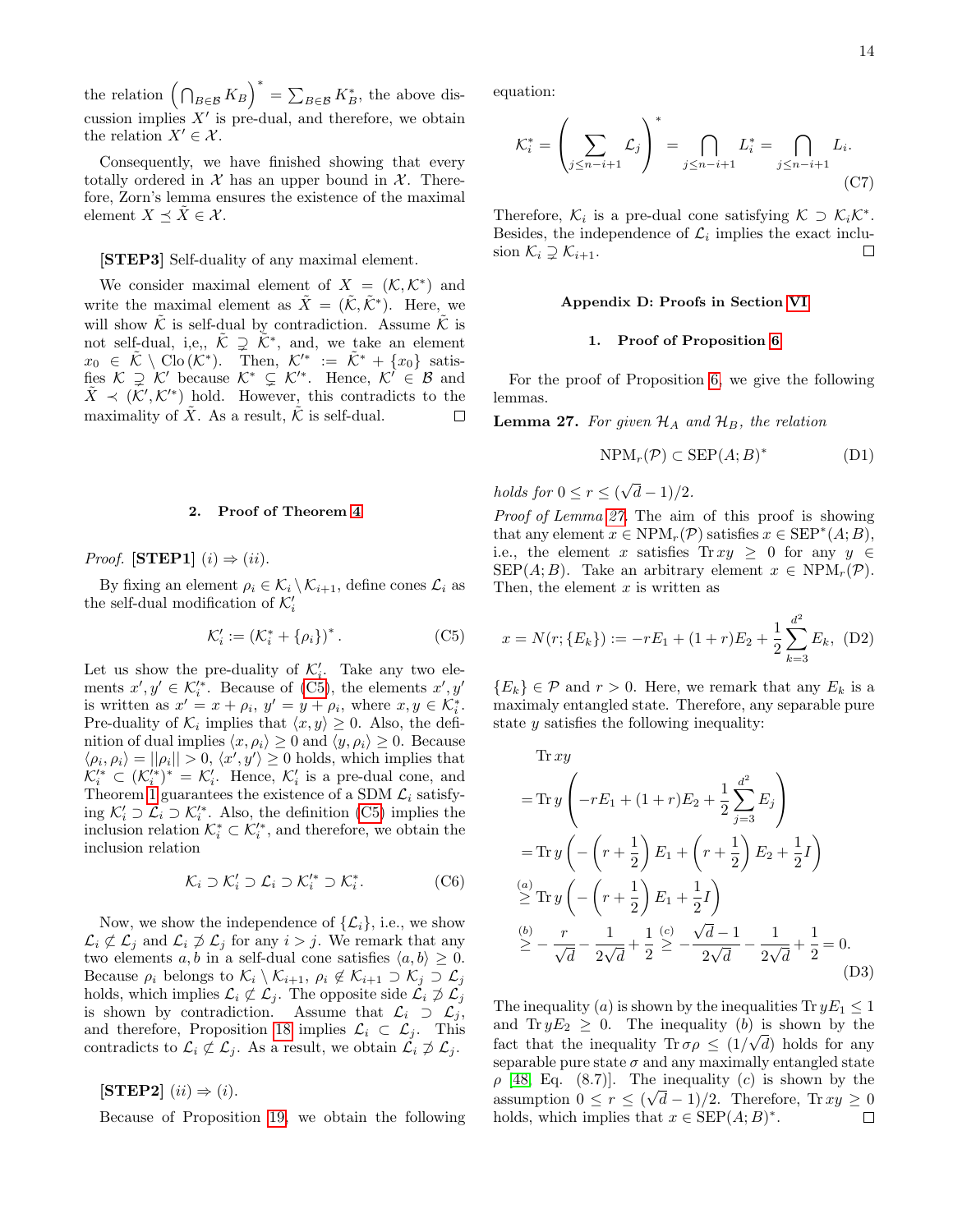<span id="page-14-0"></span>**Lemma 28.** For given  $\mathcal{H}_A$  and  $\mathcal{H}_B$ , define the dimension  $d = \dim(\mathcal{H}_A) \dim(\mathcal{H}_B)$ . Then, any two elements  $x, y \in \text{NPM}_r(\mathcal{P})$  satisfy  $\text{Tr} xy \geq 0$  if the parameter r satisfies

$$
0 \le r \le \frac{\sqrt{2d} - 2}{4}.\tag{D4}
$$

*Proof of Lemma [28.](#page-14-0)* Take two arbitrary elements  $x, y \in$  $NPM_r(\mathcal{P})$ . By the definition [\(15\)](#page-5-4), the two elements  $x, y$ are written as

$$
x = -rE_1 + (1+r)E_2 + \frac{1}{2} \sum_{k=3}^{d^2} E_k,
$$
  
\n
$$
y = -rE_1' + (1+r)E_2' + \frac{1}{2} \sum_{l=3}^{d^2} E_l',
$$
\n(D5)

where  ${E_k}, {E'_l} \in \mathcal{P}$ . Then, the following inequality

holds:

 $\text{Tr } xy$ 

<span id="page-14-1"></span>
$$
= \text{Tr}\left(-rE_1 + (1+r)E_2 + \frac{1}{2}\sum_{k=3}^{d^2} E_k\right)
$$
  

$$
\left(-rE_1' + (1+r)E_2' + \frac{1}{2}\sum_{l=3}^{d^2} E_l'\right)
$$
  

$$
= \text{Tr}\left(-rE_1 + (1+r)E_2 + \frac{1}{2}(I - E_1 - E_2)\right)
$$
  

$$
\left(-rE_1' + (1+r)E_2' + \frac{1}{2}(I - E_1' - E_2')\right)
$$
  

$$
= \text{Tr}\left(-\left(r + \frac{1}{2}\right)E_1 + \left(r + \frac{1}{2}\right)E_2 + \frac{1}{2}I\right)
$$
  

$$
\left(-\left(r + \frac{1}{2}\right)E_1' + \left(r + \frac{1}{2}\right)E_2' + \frac{1}{2}I\right)
$$
  

$$
= \text{Tr}\left(\left(r + \frac{1}{2}\right)^2 E_1 E_1' - \left(r + \frac{1}{2}\right)^2 E_1 E_2' - \frac{1}{2}\left(r + \frac{1}{2}\right)E_1
$$
  

$$
-\left(r + \frac{1}{2}\right)^2 E_2 E_1' + \left(r + \frac{1}{2}\right)^2 E_2 E_2' + \frac{1}{2}\left(r + \frac{1}{2}\right)E_2
$$
  

$$
-\frac{1}{2}\left(r + \frac{1}{2}\right)E_1' + \frac{1}{2}\left(r + \frac{1}{2}\right)E_2' + \frac{1}{4}d\right)
$$
  

$$
\geq -\left(r + \frac{1}{2}\right)^2 - \frac{1}{2}\left(r + \frac{1}{2}\right) - \left(r + \frac{1}{2}\right)^2 + \left(r + \frac{1}{2}\right)^2
$$
  

$$
+\frac{1}{2}\left(r + \frac{1}{2}\right) - \frac{1}{2}\left(r + \frac{1}{2}\right) + \frac{1}{2}\left(r + \frac{1}{2}\right) + \frac{1}{4}d
$$
  

$$
= -2\left(r + \frac{1}{2}\right)^2 + \frac{1}{4}d \geq -2\left(\frac{\sqrt{2d} - 2}{4} + \frac{1}{2}\right)^2 +
$$

<span id="page-14-2"></span>The inequality (a) is shown by  $E_1E_1' \ge 0$ ,  $E_1E_2' \le 1$  and so on. The inequality  $(b)$  is shown by the assumption [\(D4\)](#page-14-1) of Lemma [28.](#page-14-0) The inequality [\(D6\)](#page-14-2) is the desired inequality.  $\Box$ 

Proof of Proposition [6.](#page-5-6) We remark the following inequality:

$$
\frac{\sqrt{2d}-2}{4n} \le \frac{\sqrt{2d}-2}{4} \le \frac{2\sqrt{d}-2}{4} = \frac{\sqrt{d}-1}{2}.
$$
 (D7)

Therefore, we apply Lemma [27](#page-13-4) and Lemma [28](#page-14-0) for  $\mathcal{K}_r(\mathcal{P})$ with  $r \leq r_0(A;B)$ .

First, we show pre-duality of  $\mathcal{K}_r(\mathcal{P})$  for  $r \le r_0(A;B)$ , i.e., any two elements  $x, y \in \mathcal{K}_r^*(\mathcal{P})$  satisfy  $\text{Tr } xy \geq 0$ . Take two elements  $x, y \in \mathcal{K}_r^*(\mathcal{P})$ , and we need to show Tr  $xy \geq 0$ . Because of the definition [17,](#page-5-5) the elements x, y are written as  $x = x_1 + x_2$ ,  $y = y_1 + y_2$  for  $x_1, y_1 \in$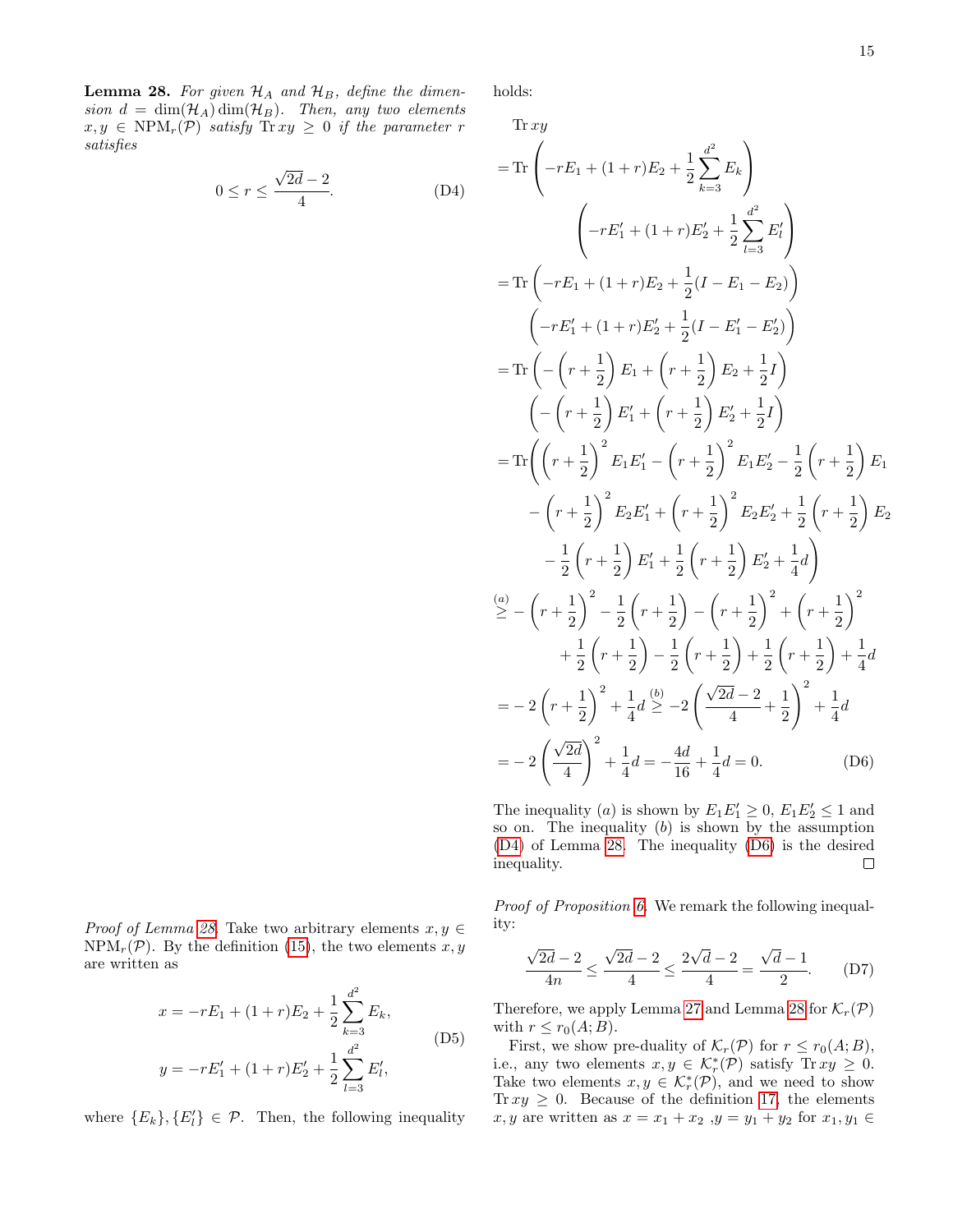$\mathcal{K}_r^{(0)*}(\mathcal{P}), x_2, y_2 \in \text{NPM}_r(\mathcal{P}).$  By Lemma [28,](#page-14-0) the inequality  $\text{Tr } x_2 y_2 \geq 0$  holds. Because  $\text{SES}(A;B) \supset \mathcal{K}_r^{(0)}(\mathcal{P})$ holds,  $\mathcal{K}_r^{(0)*}(\mathcal{P})$  is pre-dual, and therefore, the inequality  $\text{Tr } x_1 y_1 \geq 0$  holds. Because  $\mathcal{K}_r^{(0)*}(\mathcal{P}) \subset \text{NPM}_r(\mathcal{P})$  holds, the inequalities  $\text{Tr } x_1y_2 \geq 0$  and  $\text{Tr } y_1x_2 \geq 0$  hold. As a result, we obtain Tr  $xy \geq 0$ , which implies that  $\mathcal{K}_r^*(\mathcal{P})$  is pre-dual.

Next, we show the exact inclusion relation  $\mathcal{K}_{r_2}(\mathcal{P}) \subsetneq$  $\mathcal{K}_{r_1}(\mathcal{P})$ , which is shown by  $NPM_{r_2}(\mathcal{P}) \subsetneq NPM_{r_1}(\mathcal{P})$ holds. Finally,  $\mathcal{K}_r(\mathcal{P})$  satisfies [\(5\)](#page-3-0) because of the definition (17) and Lemma 27 nition [\(17\)](#page-5-5) and Lemma [27.](#page-13-4)

### 2. Proof of Proposition [7](#page-5-8)

For the proof of Proposition [7,](#page-5-8) we define a function  $F_{\text{max}}$  by fidelity  $F(\rho, \sigma)$  of two states  $\rho, \sigma$  as

$$
F_{\max}(\rho) := \max_{\sigma \in \text{ME}(A;B)} F(\rho, \sigma)
$$

$$
\stackrel{(a)}{=} \max_{\sigma \in \text{ME}(A;B)} \text{Tr } \rho \sigma.
$$
 (D8)

The equality  $(a)$  holds because any maximally entangled state is pure. Also, we remark the relation between trace norm and fidelity. The following inequality holds for any state  $\rho, \sigma \in \text{SES}(A;B)$ :

$$
\|\rho - \sigma\|_1 \le 2\sqrt{1 - F(\rho, \sigma)}.
$$
 (D9)

In order to show Proposition [7,](#page-5-8) we give the following lemma.

<span id="page-15-0"></span>**Lemma 29.** When a state  $\rho \in \text{SES}$  and a parameter r satisfy the inequality

$$
F_{\max}(\rho) \le \frac{1}{2r+1},\tag{D10}
$$

we have

$$
\rho \in \mathcal{K}_r^{(0)*}(\mathcal{P}).\tag{D11}
$$

*Proof of Lemma [29.](#page-15-0)* We choose a state  $\rho \in \text{SES}$  and a parameter  $r$  to satisfy the inequality [\(D10\)](#page-15-1). In the following, we show  $\rho \in \mathcal{K}_r^{(0)*}(\mathcal{P})$ .

Any element of  $\mathcal{K}_r^{(0)}(\mathcal{P}) = \text{SES}(A;B) + \text{NPM}_r(\mathcal{P})$ is written as  $\sigma + N(\lambda; \{E_k\})$  with  $\sigma \in \text{SES}(A; B)$ and  $N(\lambda; \{E_k\}) \in \text{NPM}_r(\mathcal{P})$  given in [\(D2\)](#page-13-0). As  $\rho \in$  $SES(A; B)$ , we have

$$
\text{Tr}\,\rho\sigma\geq 0.\tag{D12}
$$

Since the element  $N(\lambda; \{E_k\}) \in \text{NPM}_r(\mathcal{P})$  is written as the following form by  $\{E_k\} \in (\mathcal{P})$  and  $0 \leq \lambda \leq r$ 

$$
N(\lambda; \{E_k\}) = -\lambda E_1 + (1+\lambda)E_2 + \frac{1}{2}\sum_{k=3}^{d^2} E_k,
$$

we obtain the following inequality by using [\(D10\)](#page-15-1);

Tr 
$$
\rho N(\lambda; \{E_k\})
$$
  
\n= Tr  $\rho \left( -\lambda E_1 + (1 + \lambda) E_2 + \frac{1}{2} (I - E_1 - E_2) \right)$   
\n= Tr  $\rho \left( -\left( \lambda + \frac{1}{2} \right) E_1 + \left( \lambda + \frac{1}{2} \right) E_2 + \frac{1}{2} I \right)$   
\n $\stackrel{(a)}{\geq}$  Tr  $\left( -\left( \lambda + \frac{1}{2} \right) \rho E_1 + \frac{1}{2} \rho I \right) \stackrel{(b)}{\geq} -\left( \lambda + \frac{1}{2} \right) \frac{1}{2r+1} + \frac{1}{2}$   
\n $\stackrel{(c)}{\geq}$  -  $\left( r + \frac{1}{2} \right) \frac{1}{2r+1} + \frac{1}{2} = 0.$  (D13)

The inequality (a) is shown by Tr  $\rho E_2 \geq 0$ . The inequality  $(b)$  holds because  $E_1$  is a maximally entangled state and because the equations [\(D8\)](#page-15-2), [\(D10\)](#page-15-1) hold. The inequality (c) is shown by  $\lambda \leq r$ . Therefore, combining [\(D12\)](#page-15-3) and [\(D13\)](#page-15-4), we obtain

$$
\operatorname{Tr}\rho(\sigma + N(\lambda; \{E_k\})) \ge 0,\tag{D14}
$$

<span id="page-15-2"></span>which implies the relation  $\rho \in \mathcal{K}_r^{(0)*}(\mathcal{P})$ .

By using Lemma [29,](#page-15-0) we prove Proposition [7.](#page-5-8)

<span id="page-15-5"></span>Proof of Proposition [7.](#page-5-8) [OUTLINE] First, as STEP1, we simplify the minimization of  $D(\tilde{\mathcal{K}}_r(A;B))$ . Next, as STEP2, we estimate the simplified minimization. Finally, as STEP3, combining STEP1 and STEP2, we derive [\(20\)](#page-5-10).

<span id="page-15-1"></span>[STEP1] Simplification of the minimization.

Because the inclusion relations

$$
\tilde{\mathcal{K}}_r(\mathcal{P}) \supset \mathcal{K}_r^*(\mathcal{P}) \supset \mathcal{K}_r^{(0)*}(\mathcal{P})
$$
 (D15)

hold, the following inequality holds for any  $\sigma \in$  $ME(A; B)$ :

$$
D(\tilde{\mathcal{K}}_r(\mathcal{P})\|\sigma) = \min_{\rho \in \tilde{\mathcal{K}}_r(\mathcal{P})} \|\rho - \sigma\|_1
$$
  
\$\leq\$ 
$$
\min_{\rho \in \mathcal{K}_r^{(0)*}(\mathcal{P})} \|\rho - \sigma\|_1.
$$
 (D16)

### [STEP2] Estimation of the minimization.

<span id="page-15-3"></span>Given an arbitrary maximally entangled state  $\sigma$ , take an element  $\rho_0 \in \text{SES}(A;B)$  satisfying the following equality:

<span id="page-15-6"></span>
$$
F(\rho_0, \sigma) = \frac{1}{2r + 1}.\tag{D17}
$$

Lemma [29](#page-15-0) implies the relation  $\rho_0 \in \mathcal{K}_r^{(0)*}(\mathcal{P})$ . Then, we

<span id="page-15-4"></span> $\Box$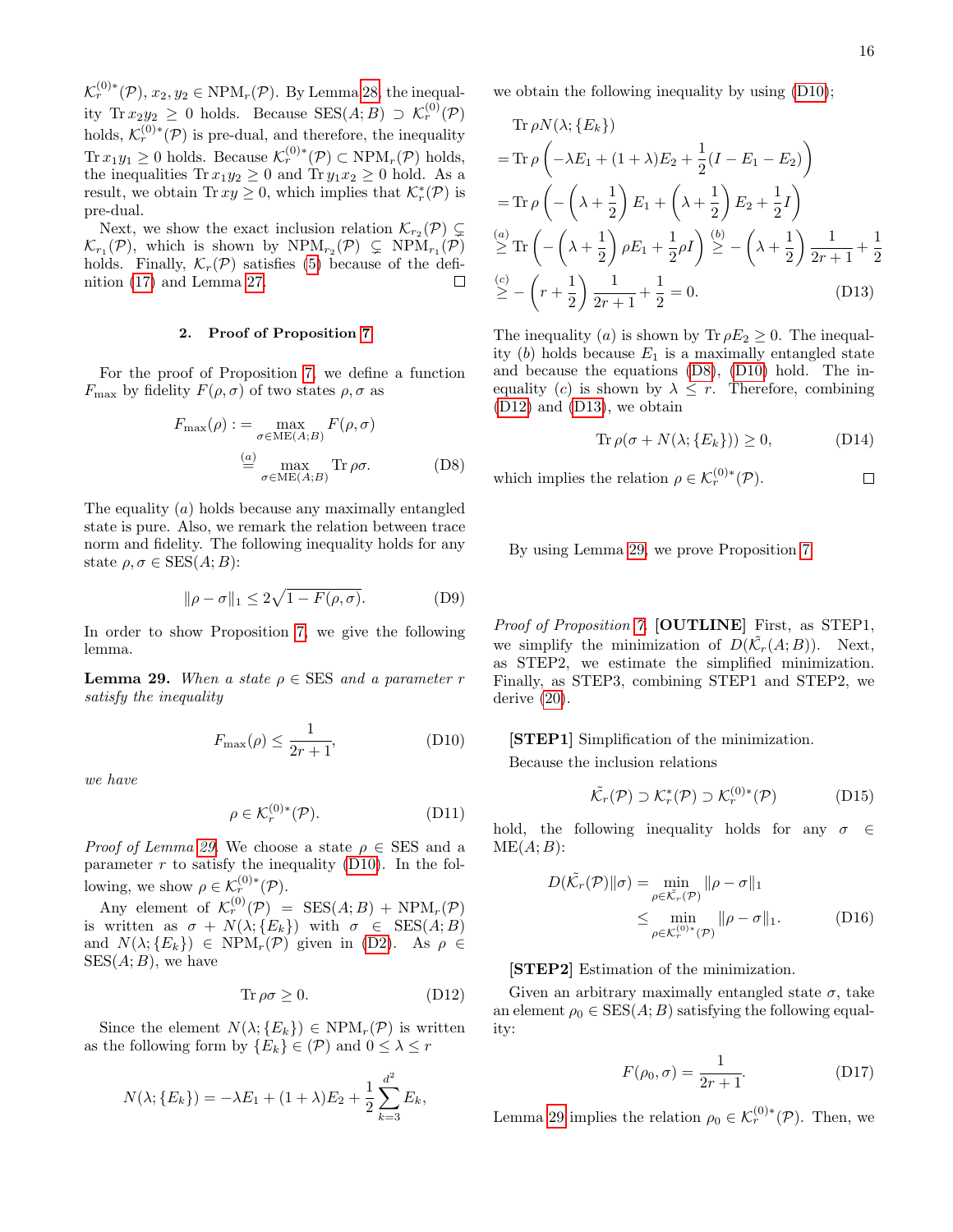obtain the following inequality:

$$
\min_{\rho \in \mathcal{K}_r^{(0)*}(\mathcal{P})} \|\rho - \sigma\|_1 \le \|\rho_0 - \sigma\|_1 \le 2\sqrt{1 - F(\rho_0, \sigma)}
$$

$$
= 2\sqrt{1 - \frac{1}{2r + 1}} = 2\sqrt{\frac{2r}{2r + 1}}.
$$
(D18)

The inequality  $(a)$  is shown by the inequality  $(D9)$ .

#### [STEP3] Combination of STEP1 and STEP2.

Because  $\sigma$  is an arbitrary element in ME(A; B), the following inequality holds:

$$
D(\tilde{\mathcal{K}}_r(\mathcal{P})) = \max_{\sigma \in \text{ME}(A;B)} D(\tilde{\mathcal{K}}_r(\mathcal{P}) \| \sigma)
$$
  

$$
\leq \max_{\sigma \in \text{ME}(A;B)} \min_{\rho \in \mathcal{K}_r^{(0)*}(\mathcal{P})} \|\rho - \sigma\|_1 \leq 2\sqrt{\frac{2r}{2r+1}}.
$$
 (D19)

The inequality  $(a)$  is shown by  $(D16)$ . The inequality (b) holds because the inequality [\(D18\)](#page-16-3) holds for any  $\sigma \in \text{MF}(A \cdot B)$ . Hence we obtain (20)  $ME(A; B)$ . Hence, we obtain  $(20)$ .

### <span id="page-16-0"></span>Appendix E: Proof of inequality [\(34\)](#page-7-4)

Here, we show the inequality [\(34\)](#page-7-4). In other words, we show the following proposition.

<span id="page-16-1"></span>**Proposition 30.** Let  $\epsilon > 0$  and  $0 < r \leq r_0(A;B)$  be parameters satisfying  $\epsilon = 2\sqrt{(2r)/(2r+1)}$ , and let  $\rho_1, \rho_2$ be states satisfying [\(33\)](#page-6-3). Then, the following inequality holds:

$$
\operatorname{Tr}\rho_1\rho_2 \ge \frac{\epsilon^2(\epsilon^2 + 8)}{32}.\tag{E1}
$$

*Proof of Proposition [30.](#page-16-1)* The equation  $\epsilon$  =  $2\sqrt{(2r)/(2r+1)}$  is reduced as follows:

$$
\epsilon = 2\sqrt{(2r)/(2r+1)}
$$

$$
\epsilon^2/4 = 2r/(2r+1)
$$

$$
\epsilon^2/4 = 1 - 1/(2r+1)
$$

$$
1/(2r+1) = (4 - \epsilon^2)/4
$$

$$
r = \epsilon^2/(2(4 - \epsilon^2)).
$$
(E2)

Then,  $(E2)$  implies the following equation:

Tr 
$$
\rho_1 \rho_2 \ge \frac{(a) 2r(r+1)}{(2r+1)^2}
$$
  
=  $\frac{2\epsilon^2}{2(4-\epsilon^2)} \cdot \frac{\epsilon^2 + (2(4-\epsilon^2)}{2(4-\epsilon^2)} \cdot \left(\frac{4-\epsilon^2}{4}\right)^2$   
=  $\frac{\epsilon^2(\epsilon^2 + 8)}{32}$ . (E3)

 $\Box$ 

Here, we remark that the inequality  $(a)$  is  $(33)$ .

### Appendix F: Proofs in Section [VIII](#page-7-1)

### <span id="page-16-2"></span>1. Proof of Proposition [12](#page-7-5)

<span id="page-16-3"></span>Proof of Proposition [12.](#page-7-5) We show the statement by contradiction. Assume that  $\mathcal{K} \neq \text{SES}(A; B)$ . If  $\mathcal K$  satisfies  $\mathcal{K} \subsetneq \text{SES}(A;B), \mathcal{K}$  is not self-dual because of the inclusion relation  $\mathcal{K} \subsetneq \text{SES}(A;B) \subsetneq \mathcal{K}^*$ . Therefore, we assume the existence of the element  $x \in \mathcal{K} \setminus \text{SES}(A;B)$ without loss of generality. Because  $x \in \text{SEP}^*(A;B) \setminus \text{STE}(A;B)$  $SES(A; B)$ , there exists a pure state  $\rho \in SES(A; B)$ such that  $\text{Tr}\rho x < 0$ . Because  $\rho$  is pure, there exists a unitary map  $g \in \text{GU}(A;B)$  such that  $g(\rho) \in$ SEP $(A; B)$ . Also, because K is GU $(A; B)$ -symmetry,  $g(x) \in \mathcal{K}$ . However,  $\text{Tr } g(\rho)g(x) = \text{Tr } \rho x < 0$ , and therefore,  $g(x) \notin \text{SEP}^*(A;B)$ . This contradicts to  $g(x) \in \mathcal{K} \subseteq$  $\text{SEP}^*(A;B).$ 

#### 2. Proof of Theorem [14](#page-7-6)

<span id="page-16-5"></span>To show Theorem [14,](#page-7-6) we prepare the classification of symmetric cones. First, we define the direct sum of cones as follows:

**Definition 31.** If a family of positive cones  $\{K_i\}_{i=1}^k$  satisfies  $\mathcal{K}_i \cap \mathcal{K}_j = \{0\}$  for any  $i \neq j$ , the direct sum of  $\mathcal{K}_i$ is defined as

$$
\bigoplus_{i=1}^{k} \mathcal{K}_i := \left\{ \sum_{i=1}^{k} x_i \middle| x_i \in \mathcal{K}_i \right\}.
$$
 (F1)

Here, we say that a positive cone  $K$  is irreducible if the cone  $K$  cannot be decomposed by a direct sum over more than 1 positive cones as

$$
\mathcal{K} = \bigoplus_{i=1}^{k} \mathcal{K}_i.
$$
 (F2)

<span id="page-16-4"></span>It is known that irreducible symmetric cones are classi-fied into the following five cases [\[40,](#page-10-3) [41\]](#page-10-5): (i).  $PSD(m, \mathbb{R})$ , (ii).  $PSD(m, \mathbb{C})$ , (iii).  $PSD(m, \mathbb{H})$ , (iv). Lorentz $(1, n-1)$ , (v). PSD(3,  $\mathbb{O}$ ), where *n* and *m* are arbitrary positive integers,  $PSD(m, K)$  denotes the set of positive semidefinite matrices on a m-dimensional Hilbert space over a field K and Lorentz $(1, n - 1)$  is defined as

Lorentz
$$
(1, n - 1)
$$
  
:={ $(z, x) \in \mathbb{R} \oplus \mathbb{R}^{n-1} | |z|^2 \ge |x|^2, z \ge 0$ }. (F3)

Besides, it is known that any symmetric cone  $K$  can be decomposed by a direct sum over irreducible symmetric cones  $\mathcal{K}_i$  as

$$
\mathcal{K} = \bigoplus_{i=1}^{k} \mathcal{K}_i \tag{F4}
$$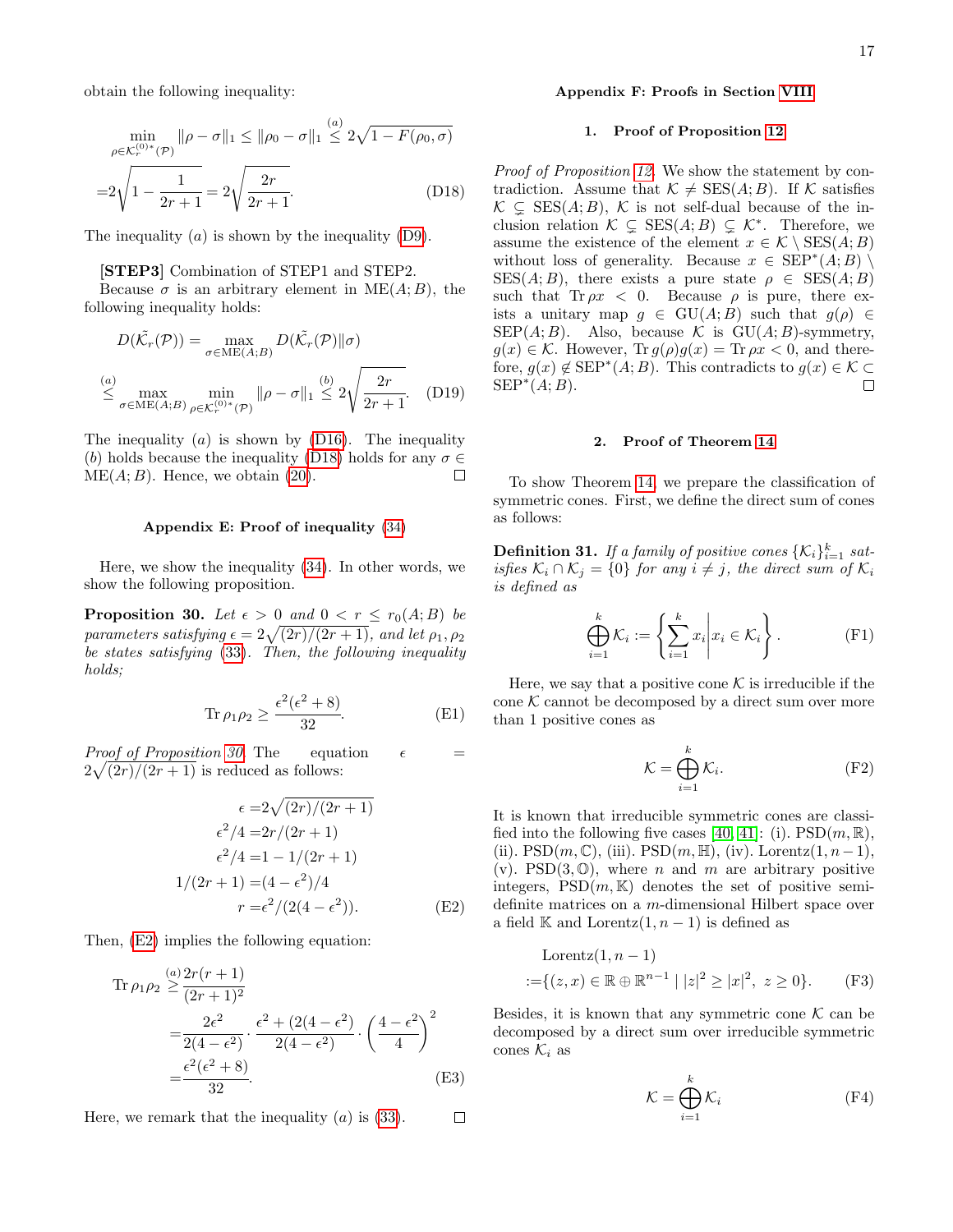[\[43\]](#page-10-13).

Next, in order to prove Theorem [14,](#page-7-6) we consider the capacity of a model. Define the number  $\mathcal{C}(\mathcal{K})$  of a model  $K$  as the maximum number m of perfectly distinguishable states  $\{\rho_k\}_{k=1}^m$  in the model K. The following fact is known for the capacity of entanglement structures.

<span id="page-17-2"></span>**Fact 32** ([\[44,](#page-10-14) Proposition4.5]). For any cone K,  $\mathcal{C}(\mathcal{K}) =$  $\dim(\mathcal{H}_A \otimes \mathcal{H}_B)$  holds if K satisfies  $\text{SEP}(A;B) \subset \mathcal{K} \subset$  $\text{SEP}^*(A;B).$ 

Also, about the symmetric cones in the above list, preceding studies investigated the capacity of models and the dimension of vector spaces as follows [\[43\]](#page-10-13). In this table, the dimension is defined as the dimension of vector space including the symmetric cone, and dim/cap means the ratio of the dimension / the capacity.

<span id="page-17-3"></span>TABLE II. List about irreducible symmetric cones

| symmetric cone capacity dimension dim/cap |       |                      |        |
|-------------------------------------------|-------|----------------------|--------|
| $PSD(m,\mathbb{R})$                       | m     | $m(m+1)/2$ $(m+1)/2$ |        |
| $PSD(m,\mathbb{C})$                       | $m\,$ | m <sup>2</sup>       | m      |
| $PSD(m, \mathbb{H})$                      | m     | $m(2m-1)$            | $2m-1$ |
| Lorentz $(1, n-1)$                        |       | $\,n$                | n/2    |
| $PSD(3,\mathbb{O})$                       |       |                      | 3/3    |

Then, we obtain the following lemma.

<span id="page-17-4"></span>**Lemma 33.** Let  $\mathcal{H}_A, \mathcal{H}_B$  be finite-dimensional Hilbert spaces with dimension larger than 1. If an irreducible symmetric cone K satisfies [\(5\)](#page-3-0), i.e.,  $\text{SEP}(A;B) \subset \mathcal{K} \subset$  $\widetilde{\mathrm{SEP}}^*(A;B)$ , the cone K is the SES, i.e.,  $\mathcal{K} = \mathrm{PSD}(m,\mathbb{C})$ for  $m = \dim(\mathcal{H}_A \otimes \mathcal{H}_B)$ .

*Proof.* At first,  $K$  is restricted to the five cases in the list. Proposition [32](#page-17-2) implies that  $K$  has the capacity  $m = \dim(\mathcal{H}_A \otimes \mathcal{H}_B)$ , which denies the possibilities  $\mathcal{K}$  = Lorentz $(1, n - 1)$  and  $\mathcal{K}$  = PSD(3, 0) because  $\dim(\mathcal{H}_A \otimes \mathcal{H}_B) \geq 4$ . Also, the cone K is contained by the vector space of Hermitian matrices on  $\mathcal{H}_A \otimes \mathcal{H}_B$  with  $\mathbb{C}$ valued entries. Therefore, the dimension is given by  $m^2$ . Only the case with  $\mathcal{K} = \text{PSD}(m, \mathbb{C})$  satisfies the ratio of the dimension and the capacity of  $K$  among the cones<br>listed in Table II, which shows the desired statement.  $\Box$ listed in Table [II,](#page-17-3) which shows the desired statement.

Then, we prove Theorem [14.](#page-7-6)

*Proof of Proposition [14.](#page-7-6)* First, we decompose  $\mathcal K$  by a direct sum over irreducible symmetric cones  $\mathcal{K}_i$  as

$$
\mathcal{K} = \bigoplus_{i=1}^{k} \mathcal{K}_i.
$$
 (F5)

Here, we denote the set of extremal points of  $X$  by  $Ext(X)$ . Because each  $Ext(\mathcal{K}_i)$  is disjoint and because any pure state  $\rho$  cannot be written as  $\rho = \rho_1 + \rho_2$  for any Hermitian matrices  $\rho_1, \rho_2$  that are not transformed by multiplying any real number, the inclusion relation

$$
Ext(SEP(A; B)) \subset \bigcup_{i=1}^{k} Ext(\mathcal{K}_{i})
$$
 (F6)

holds. Because the set  $Ext(SEP(A; B))$  is topologically connected,  $Ext(SEP(A; B))$  cannot be written as the disjoint sum of closed sets. Therefore, there exists an index  $i_0$  such that  $\text{Ext}(\text{SEP}(A;B)) \subset \text{Ext}(\mathcal{K}_{i_0}),$  which implies  $\text{SEP}(A;B) \subset \mathcal{K}_{i_0}$ . Because  $\mathcal{K}_{i_0}$  is self-dual, the inclusion relation  $\overline{\text{SEP}}^*(A;B) \supset \overline{\mathcal{K}_{i_0}}$  holds. Hence, we ap-ply Lemma [33](#page-17-4) for  $\mathcal{K}_{i_0}$ , and we obtain  $\mathcal{K}_{i_0} = \text{SES}(A; B)$ . Thus, we obtain the inclusion relation  $\mathcal{K} \supset \text{SES}(A;B)$ , which implies  $\mathcal{K} = \text{SES}(A; B)$  because  $\mathcal K$  is self-dual.  $\Box$ 

### 3. Relation to the reference [\[23\]](#page-9-6)

We compare Theorem [14](#page-7-6) with the reference [\[23\]](#page-9-6), which derives properties of a cone from a certain symmetric condition. The reference [\[23\]](#page-9-6) introduces the following two assumptions for a positive cone.

- [A1] (strong symmetry) any two tuples of perfectly distinguishable pure states  $\{\rho_i\}_{i=1}^n$ ,  $\{\sigma_i\}_{i=1}^n$  are transitive by the map Aut $(\mathcal{K})$ , i.e., there exists  $f \in$ Aut(K) such that  $f(\rho_i) = \sigma_i$  holds for any *i*.
- [A2] (spectrality) any state  $\rho$  has a unique convex decomposition over perfectly distinguishable pure states  $\rho_i$  as  $\rho = \sum_{i=1}^n p_i \rho_i$  up to permutation of the coefficients  $p_i$ , where  $0 \leq p_i \leq 1$  and  $\sum_i p_i = 1$ .

Then, the reference [\[23\]](#page-9-6) characterizes models with A1 and A2 as follows.

<span id="page-17-5"></span>**Fact 34** ([\[23\]](#page-9-6)). Assume that a positive cone K satisfies A1 and A2. Then,  $K$  is a symmetric cone, i.e.,  $K$  is self-dual and homogeneous.

Therefore, due to Proposition [15,](#page-7-7) the combination of A1 and A2 implies the inclusion relation Aut(K)  $\supset$  $GU(A; B)$  under the condition [\(5\)](#page-3-0). In other words, the assumption in Theorem [14](#page-7-6) is weaker than the assumptions in Fact [34](#page-17-5) under the condition [\(5\)](#page-3-0).

### <span id="page-17-1"></span>4. Proofs for the examples (EI) and (EII)

First, we show that the example (EI), i.e., the structure  $\Gamma(\text{SES}(A; B))$  is self-dual and  $LU(A; B)$ -symmetric.

<span id="page-17-0"></span>**Proposition 35.** The cone  $\Gamma(\text{SES}(A; B))$  is self-dual and  $LU(A;B)$ -symmetric.

Proof of Proposition [35.](#page-17-0) First, we show the self-duality. Take arbitrary three elements  $x, y \in \Gamma(\text{SES}(A; B))$  and  $z \in \text{SEP}^*(A;B) \setminus \Gamma(\text{SES}(A;B)).$  Then, the elements  $x, y$  are written as  $x = \Gamma(x')$ ,  $y = \Gamma(y')$  for  $x', y' \in$